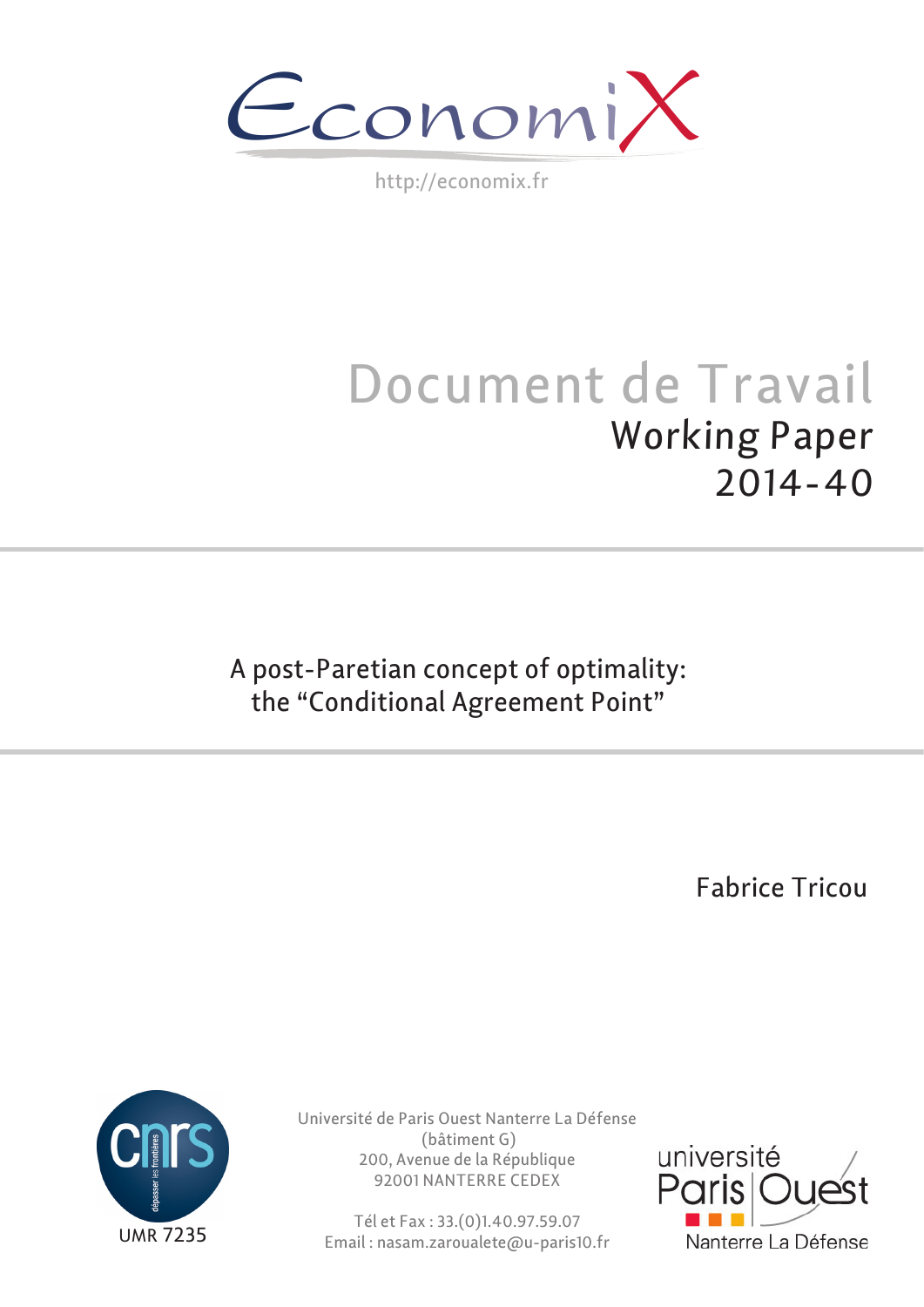# **A post‐Paretian concept of optimality: the "Conditional Agreement Point".**

Fabrice Tricou (University of Paris Ouest Nanterre la Défense ‐ EconomiX).

*Abstract*. This paper introduces and develops the concept of "conditional agreement point", defined as the dominating issue (*hard* optimality) within a certain restricted subset of the set of feasible issues (*partial* optimality). Such a concept associates individualistic independence (via the operation of individual preferences) and humanistic autonomy (via the social choice of the determined subset). As the "conditional agreement point" assumes a dualistic conception of human beings as self‐interest followers and as rule makers, it acknowledges mixed or complex types of behavior and it supports some syntheses between efficiency and justice. Precisely, the notion of CAP permits the reconsideration of classical coordination or cooperation problems such as the bilateral exchange.

Keywords: efficiency and justice; independence and autonomy; bilateral exchange.

JEL classification: D60, D63, D50, C70.

1

# **1. Introduction: Utilitarian Optimum, Pareto Optimum and Conditional Agreement Point.**

(a) Pareto accomplished a *tour de force* when he introduced a concept of social efficiency consistent with a strictly individualistic basis. In the Paretian line, there is no social utility *per se* and society has reached a "good" situation when it is no longer possible to improve any individual's position without damaging another individual's one (which can't be justified on economic grounds)<sup>1</sup>. The rise of the Pareto optimum as the key concept of normative economics meant the fall of the Utilitarian optimum, which is ambivalently related to individualism. In the Benthamite line, social utility is nothing more than the sum of individual utilities (social immanence); but the maximization of such an aggregate utility<sup>2</sup> requires individual sacrifices, when the losses of the losers are overcompensated by the gains of the winners (social transcendence).

The reign of Paretian ethics continues in welfare economics, even if this field is still haunted by the ghost of Utilitarianism<sup>3</sup>. Actually Pareto optimality faces two kinds of external criticism, beyond the selection problem that arises from the chronic multiplicity of Pareto optima (which contrasts to the general unicity of the Utilitarian optimum).

Firstly, the Paretian system presents a conservative bias. The protection of each individual freedom is strongly ensured by the veto power granted to every individual about any considered social modification. But as a consequence, the incomplete Pareto criterion is silent and inoperative in front of any conflicting social change, which induces a general paralysis and maintains the *status quo*. The Utilitarian system presents the symmetrical

<sup>&</sup>lt;sup>1</sup> For Pareto, a sacrifice of some for the others cannot be justified by economic reasons (strict "ophelimity"); but it may be defended for social or ethical considerations (broad "utility"). See Pareto [1916], § 2129, p. 1339. 2

 $2$  The definition of an aggregate utility relies on the assumption of interpersonal comparisons, which requires cardinal utility. So the advancement of ordinal utility made classical Utilitarianism impossible: the old Bentham [1789] version of Utilitarianism (as opposed to the new Harsanyi [1955] version of it) was severely hit.

Hausman and McPherson [1996] do not consider that Paretian efficiency surpasses Utilitarianism: "there are problems with endorsing Pareto improvements" (p. 88) and "Utilitarianism is a tempting ethical theory" (p. 106).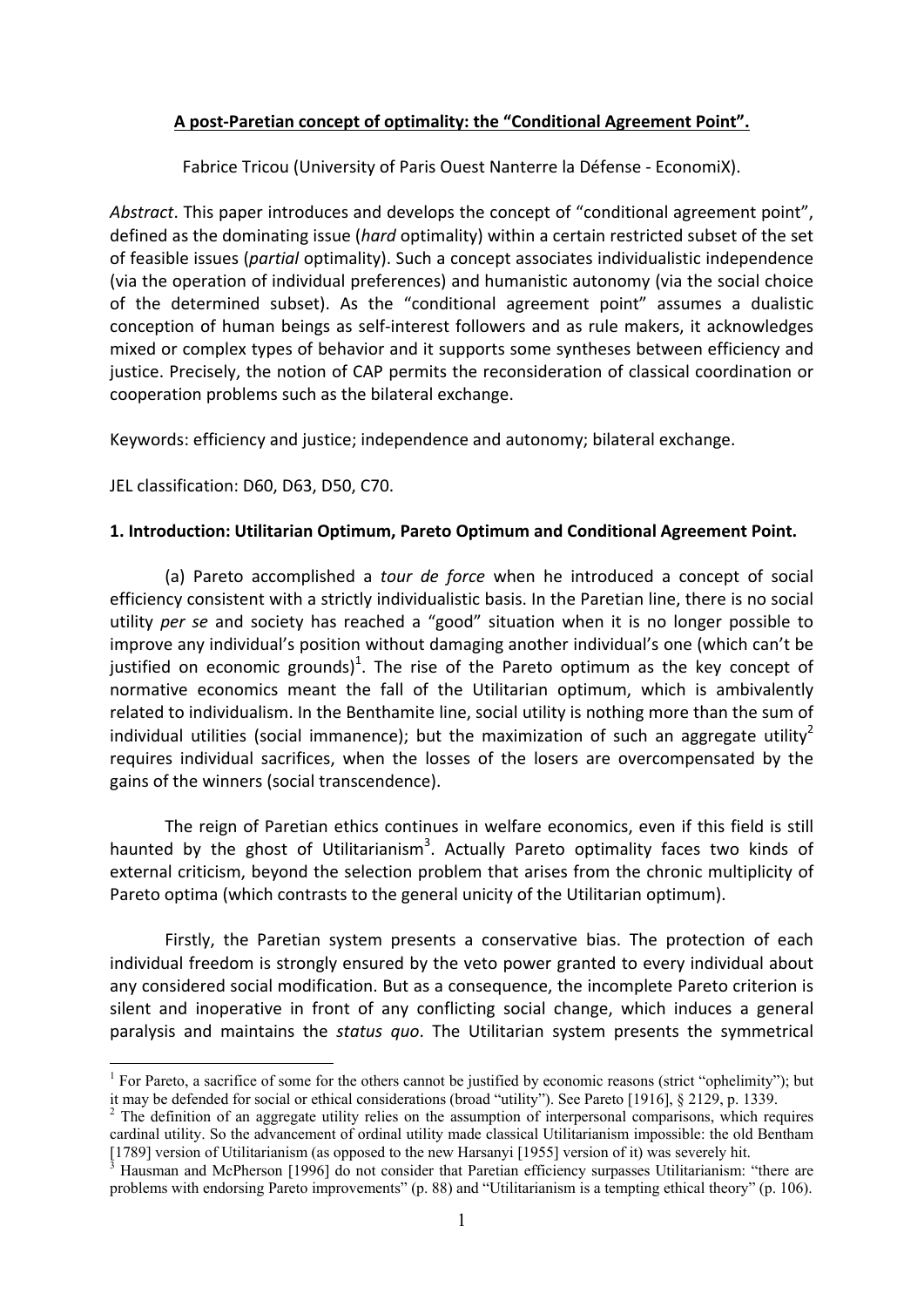advantage and drawback, being able to overcome inter‐individual disagreements and decide on conflictual social changes, but at the price of the sacrifice of some individual interests.

Secondly, the Paretian perspective promotes individual freedom and social efficiency, but does not value social justice: it is fairness neutral. Unlike Walras, who was concerned by social justice<sup>4</sup>, Pareto considered the notion of justice as vague and ill-defined, so he excluded it from the hard and "logical" field of economics and placed it in the soft and "non‐ logical" field of sociology. As the Pareto optimum, the Utilitarian optimum is fairness neutral; but the assumption of interpersonal comparaison of utility can easily be used to ground an egalitarian optimum as the situation where the utility levels of all individuals are identical.

Endeavoring to develop a concept of optimality, we adopt the Paretian theory as a starting point, because it is the prominent reference in the field of socio-economic ethics and because its ability to produce social welfare statements on a strictly individualistic basis is quite remarkable<sup>5</sup>. But we depart from this perspective, as the conservatism bias and the ignorance of justice at least raise some real objections and at most constitute true failures for the Paretian ethics. In particular, the strong separation between the good "efficiency scientific propositions" on one side and the bad "justice ideological judgments" on the other side is disputable<sup>6</sup>. So we could say that the following research work is "post-Paretian", developed at the same time *behind* and *beyond* the Paretian perspective.

(b) To begin with, we notice that Pareto optimality is not the only notion of optimality that can be derived from the Pareto criterion. It is usual to distinguish, among Pareto optima, *weak* ones and *strong* ones (see section 2). Beyond this internal distinction, it is possible to develop two basic external distinctions generating four concepts of optimality. On the one hand, an optimum could be said *soft*, when it is not dominated by any other issue; and *hard*, when it dominates all the other issues. On the other hand, an optimum could be said *total*, when it is unrestricted or defined on the comprehensive set of feasible issues; and *partial*, when it is restricted or defined on a certain subset of issues.

Using these two oppositions, we can obviously say that the Pareto optimum (henceforth PO) is *soft* and *total*. We may also consider the class of *hard* and *partial* optima, and we propose to name such an optimum concept "*conditional agreement point*" (henceforth CAP). As a *hard* optimum, it is an *agreement point*, because the individuals unanimously prefer it to any other issue of the subset. As a *partial* optimum, it is *conditional*, because it is determined by the restriction to one specified subset.

As a concept of optimality distancing itself from the PO, the CAP can support a "third way" between the Paretian conservatism and the Utilitarian violence, transforming a conflictual situation into an agreement situation through the selection of a subset in which there is one dominating element. The selection of such a "good" subset could be obtained by the introduction of justice, either with the informal idea of some fair mutual concessions

<sup>&</sup>lt;sup>4</sup> See Jaffé [1977] or Bridel [2011] about the normative orientation of Walras' works: justice is more than a concern of his "social economy"; it is a general principle which is even relevant for his "pure economy".

<sup>&</sup>lt;sup>5</sup> On the way the Paretian perspective connects welfarism and individualism, see Fleurbaey [1996], pages 48-52. <sup>6</sup> Efficiency displays an axiological dimension, when united with individual freedom and when traded off with equality or equity. And justice displays an objective dimension, when one explicit definition of it by a theorist is supposed to represent the implicit acknowledgement of this determination of justice by the ruling people.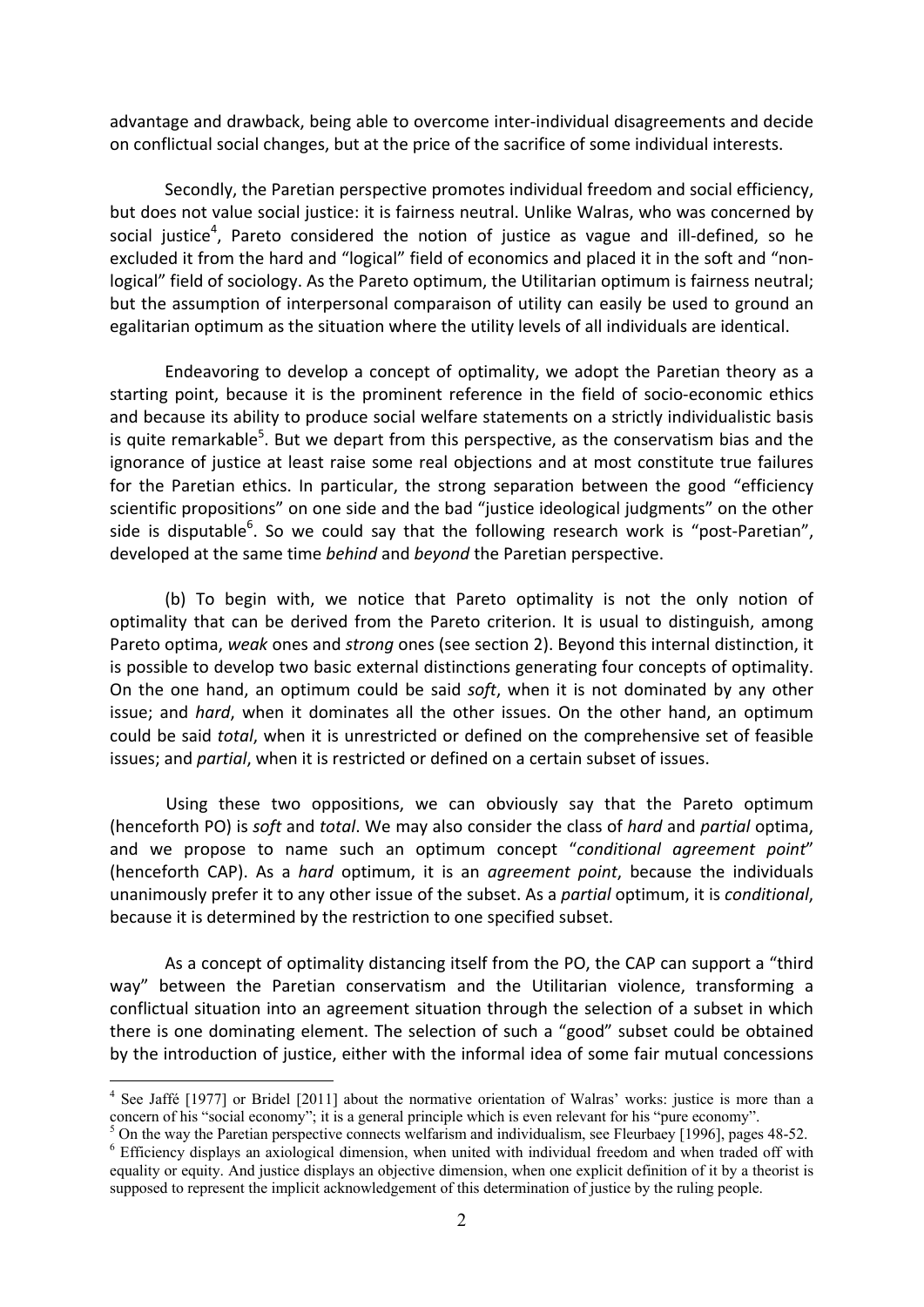(elimination of symmetrically inequal situations) or with the formal idea of a fair common submission (to the same impersonal law). This way the two mentioned flaws of the PO (conservatism and "afairness") would be addressed in one consistent move.

As a concept of optimality staying in line with the PO, the CAP may be called up to select one PO, for instance the fair(est) one, among a multiplicity. To accomplish such a mission, the proper subset has to be determined in an adequate way that would guarantee the existence and the Pareto optimality of the CAP. The PO multiplicity issue would then be overcome, as the existence of a CAP essentially ensures its uniqueness (see section 2).

As an interpretative tool of concepts of solution, the CAP records the principle of individual liberty (or of private interest) but also acknowledges the principle of common autonomy, through the way the relevant subset of issues is determined by the community of the persons. Such a dualistic approach could be relevant to understand the mixing of competition and cooperation and also the blending of efficiency and fairness.

(c) After this introduction, the paper elaborates the formal definition of the CAP and of related concepts (section 2). It then considers the problem of bilateral exchange in the Edgeworthian box (section 3), showing that some of its solutions involve notions of CAP. The conclusion (section 4) focuses on the philosophical meaning of the concept, mixing the two modern capabilities of individualistic independence and of humanistic autonomy.

# **2. Formal definitions and general properties of the CAP and related concepts.**

## 2.1. Basic framework, formal definitions and graphic representations.

Let's call X the comprehensive set of possible social issues, and x any of these possible issues:  $X = \{x\}$ . Let's call Y a specified subset of X, and y any element of Y: Y =  $\{y\}$ .

For simplicity considerations, definitions and properties will be presented in the framework of a two agent society (or economy). Let's call i and j these two individuals, and denote by k either i or j. Each individual is supposed to have a complete and transitive large preference relation ( $R_k$  for k) defined on the set X (but also valid on any subset Y of X): the proposition "k prefers  $x_1$  to  $x_2$  or k is indifferent between  $x_1$  and  $x_2$ " is noted " $x_1R_kx_2$ ". From this large preference relation  $R_k$ , a strict preference relation  $P_k$  ( $x_1P_kx_2$  being equivalent to  $x_1R_kx_2$  and non[ $x_2R_kx_1$ ]) and an indifference relation  $I_k$  ( $x_1I_kx_2$  being equivalent to  $x_1R_kx_2$  and  $x_2R_kx_1$ ) can be deduced.

The Pareto principle develops an objective ranking on the basis of unanimous subjective rankings. There are two different ways to specify this view and to formally build up a social preference relation expressing the common judgment (in case there is one) on the feasible issues<sup>7</sup>. According to the *weak* Pareto principle,  $x_1$  is socially preferred to  $x_2$  if i and j strictly prefer  $x_1$  to  $x_2$ :  $x_1Px_2$  if " $x_1P_ix_2$  and  $x_1P_ix_2$ ". According to the *strong* Pareto principle,  $x_1$  is socially preferred to  $x_2$  ( $x_1Px_2$ ) not only when all prefer  $x_1$  to  $x_2$  (" $x_1P_1x_2$  and  $x_1P_1x_2$ "), but also when one strictly prefers  $x_1$  to  $x_2$  and the other does not strictly prefer  $x_2$  to  $x_1$  (" $x_1P_1x_2$  and  $x_1I_1x_2$ " or " $x_1I_1x_2$  and  $x_1P_1x_2$ ").

<sup>1</sup>  $<sup>7</sup>$  On the weak and strong forms of the Pareto principle, see Fleurbaey [1996], pages 33-34.</sup>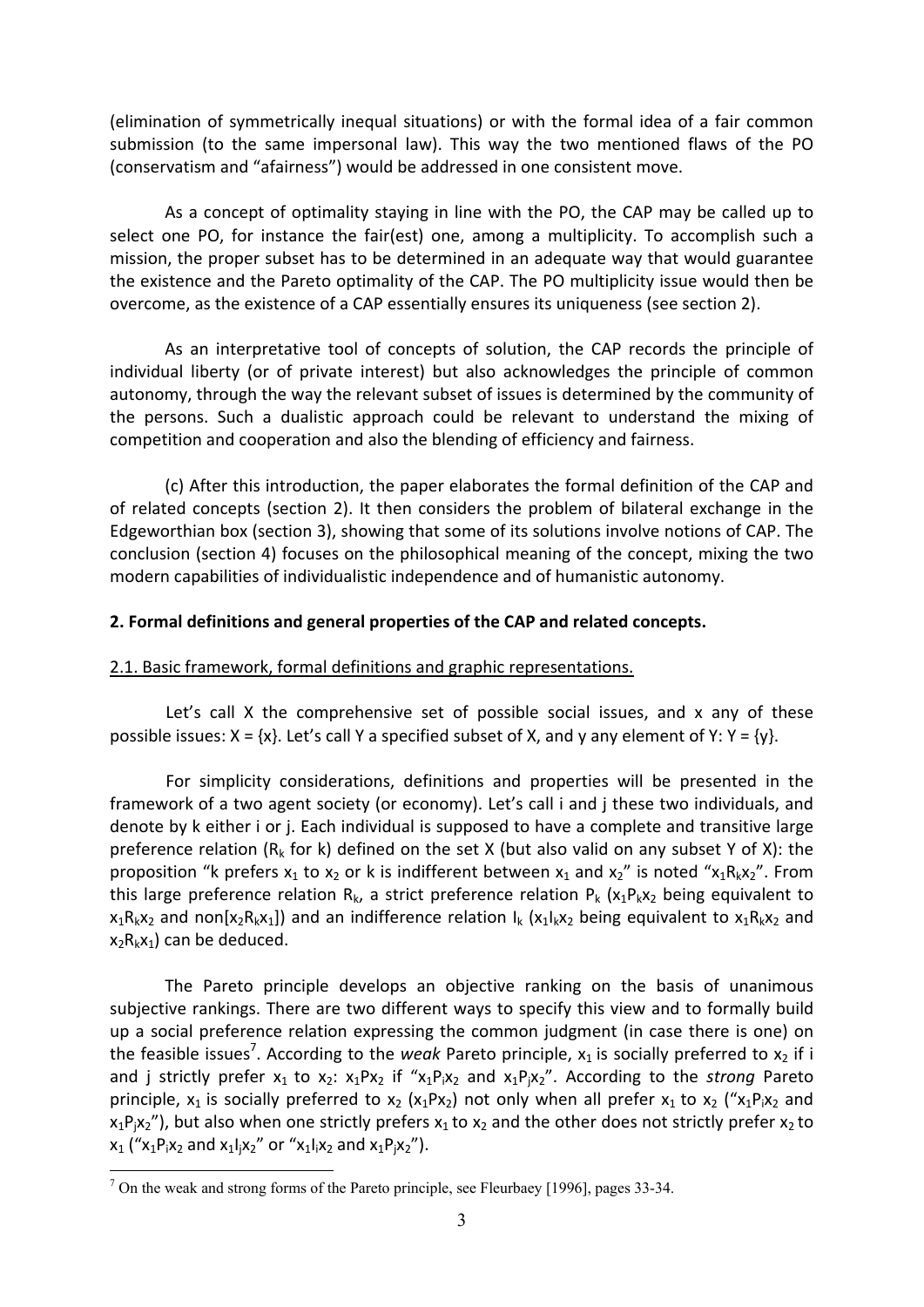The social preference relation is usually incomplete $8$  because of the possibility of individual disagreements about any given couple of issues (individual diversity being a direct consequence of individual independence): if " $x_1P_1x_2$  and  $x_2P_1x_1$ ", then there is no social ranking between these issues. The social preference relation is also transitive, as the individual preference relations are transitive  $({}^{\prime\prime}x_1P_1x_2P_1x_3$  and  $x_1P_1x_2P_1x_3$ " imply  $x_1Px_2Px_3$ ).

In such a simple framework, four concepts of optimality can be defined. One is the Pareto Optimum, but all are from the Paretian family, as all are grounded on the Paretian domination relation P.

Firstly, a feasible issue  $x_0$  is a Pareto Optimum if there is no other element x of X such that "xPx0". A Pareto optimum (denoted PO[X]) is *soft* (not dominated) and *total* (unrestricted).

Secondly, in case one issue is dominating on the whole set, one could name it (unconditional) Agreement Point. A feasible issue  $x_1$  is an Agreement Point if " $x_1Px$ ", where x is any element of X different from x<sub>1</sub>. An Agreement Point (denoted AP[X]) is *hard* (dominating) and *total* (unrestricted).

Thirdly, in case an issue is not dominated on a subset Y of X, one could name it Conditional Pareto Optimum. A feasible issue  $y_0$  is a Conditional Pareto Optimum relatively to Y if there is no other element y of Y such that " $yPy<sub>0</sub>$ ". A Conditional Pareto Optimum (denoted CPO[Y]) is *soft* (not dominated) and *partial* (restricted).

Fourthly, in case an issue is dominating on a subset Y of X, one could name it Conditional Agreement Point. A feasible issue  $y_1$  is a Conditional Agreement Point relatively to Y if " $y_1$ Py", where y is any element of Y different from  $y_1$ . A Conditional Agreement Point (denoted CAP[Y]) is *hard* (dominating) and *partial* (restricted).

The paper focuses on the CAP because it is balanced (as hard *but* partial) while the AP is overdetermined and tight (it is rare and raises peculiar coordination issues) $9$  and while the CPO is underdetermined and loose (it is abundant and raises many coordination issues)<sup>10</sup>.

To get a graphic representation of the four concepts, let's introduce the set W of considered issues, which are either all possible issues (if  $W = X$ ) or just some of them (if  $W =$ Y). We want to represent the cAP (the AP if  $W = X$  and the CAP if  $W = Y$ ) and the cPO (the PO if  $W = X$  and the CPO if  $W = Y$ ). Any element w of W is associated to a couple of satisfactions  $(u_i^w; u_i^w)$  that can be represented in the  $(u_i; u_i)$  plane. The set of reachable utilities (for W) will be represented by the curve  $IJ<sup>11</sup>$  and its South-West, the North-East of the frontier

<sup>&</sup>lt;sup>8</sup> The social preference relation is complete in at least two degenerate but noteworthy cases: if society is made of identical individuals (uniformity) and if society is submitted to the will of a leader (dictatorship).

<sup>&</sup>lt;sup>9</sup> A unanimously preferred situation is obviously selected in a social choice context, but does not necessarily emerge in a strategic interaction context. It is a Nash equilibrium but not necessarily the only one, which raises a selection problem expressed by coordination games like the "stag hunt" or the "meeting at the mall".<br><sup>10</sup> First the selection of the subset and second the choice of a CPO in the selected subset.

<sup>&</sup>lt;sup>11</sup> It is assumed that each couple of utilities of this frontier corresponds to one and *one only* reachable issue.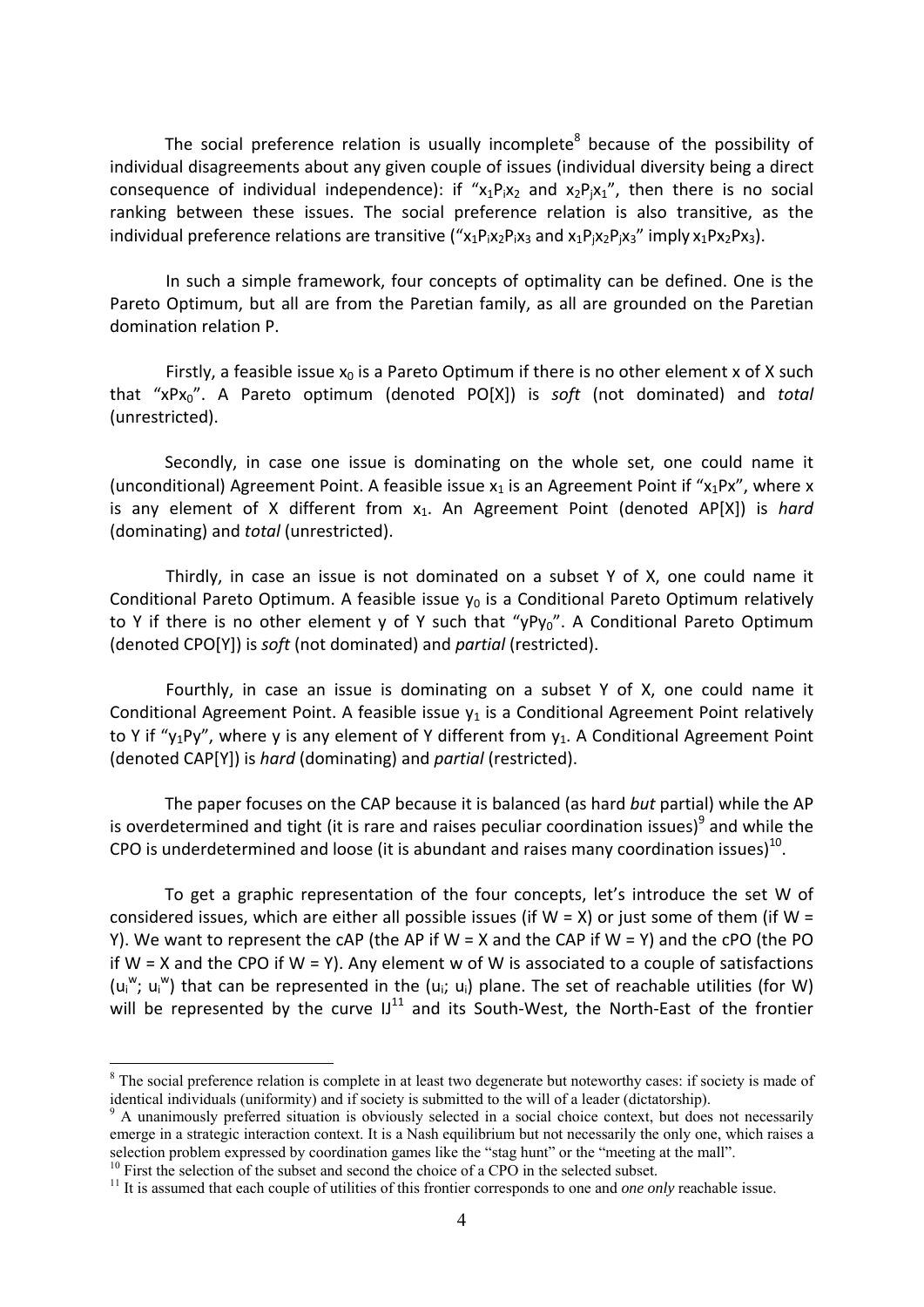corresponding to couples of utilities that can't be reached. We consider three typical shapes for the IJ curve: (IMNJ) in fig. 1, (IPJ) in fig. 2 and (IQJ) in fig. 3.



Roughly speaking, a cPO is recognized by the absence of any reachable utilities at its North‐East, as it is a not dominated position; and a cAP is recognized by the location of all reachable utilities at its South‐West, as it is a dominating position. These basic elements have to be refined by a focus on the horizontal / vertical line (indifference for j / for i), which involve the distinction between the weak and the strong versions of the Pareto criterion.

Under the *strong* Pareto principle, a cPO is a situation where it is impossible to improve the welfare of one without degrading the welfare of the other, so the set of cPO is (NM) in 1, {P} in 2 and {Q} in 3; and a cAP is *a situation strictly preferred to any other one by one individual and largely preferred to any other one by the other individual*, so the set of cAP is {} in 1, {P} in 2 and {Q} in 3. Under the *weak* Pareto principle, a cPO is a situation where it is impossible to improve the welfare of all, so the set of cPO is (NI) in 1, (PI) in 2 and {Q} in 3; and a cAP is *a situation strictly preferred to any other one by all*, so the set of cAP is  $\{\}$  in 1,  $\{\}$  in 2 and  $\{Q\}$  in 3. Compared to the strong Pareto principle, the weak Pareto principle assumes a more restrictive definition of the domination, which may enlarge the set of not dominated issues (the cPO) and may shrink the set of dominating issues (the cAP).

#### 2.2. Existence and uniqueness of a CAP in a given subset Y.

The direct way to engage the problem of the CAP consists in considering a given subset Y and then looking for a CAP[Y]. So the preliminary question is the determination of Y, and then the two raised questions are: does Y contain a CAP? And if so, is it unique?

The subset Y is determined by a restriction that divides all feasible issues of X into two subsets (forming a partition of X): eligible elements of Y and ineligible elements of Z. The subset Y can be positively defined as the subset of appointed elements, Z being the residual subset of non selected elements  $(Z = X - Y)$ ; or Y can be negatively defined as the subset of non excluded elements  $(Y = X - Z)$ , Z being the primary subset of barred elements. Static definitions of a subset Y (wondering if it displays a CAP) and also dynamic determinations of a sequence of Y (searching for a Y displaying a CAP) are suggested in the following sections, under specified frameworks. Strictly speaking, the CAP is a concept of optimality; but under a broader view embracing its election or emergence conditions, the CAP also appears as a concept of solution or as an equilibrium, specified by the way Y is socially determined.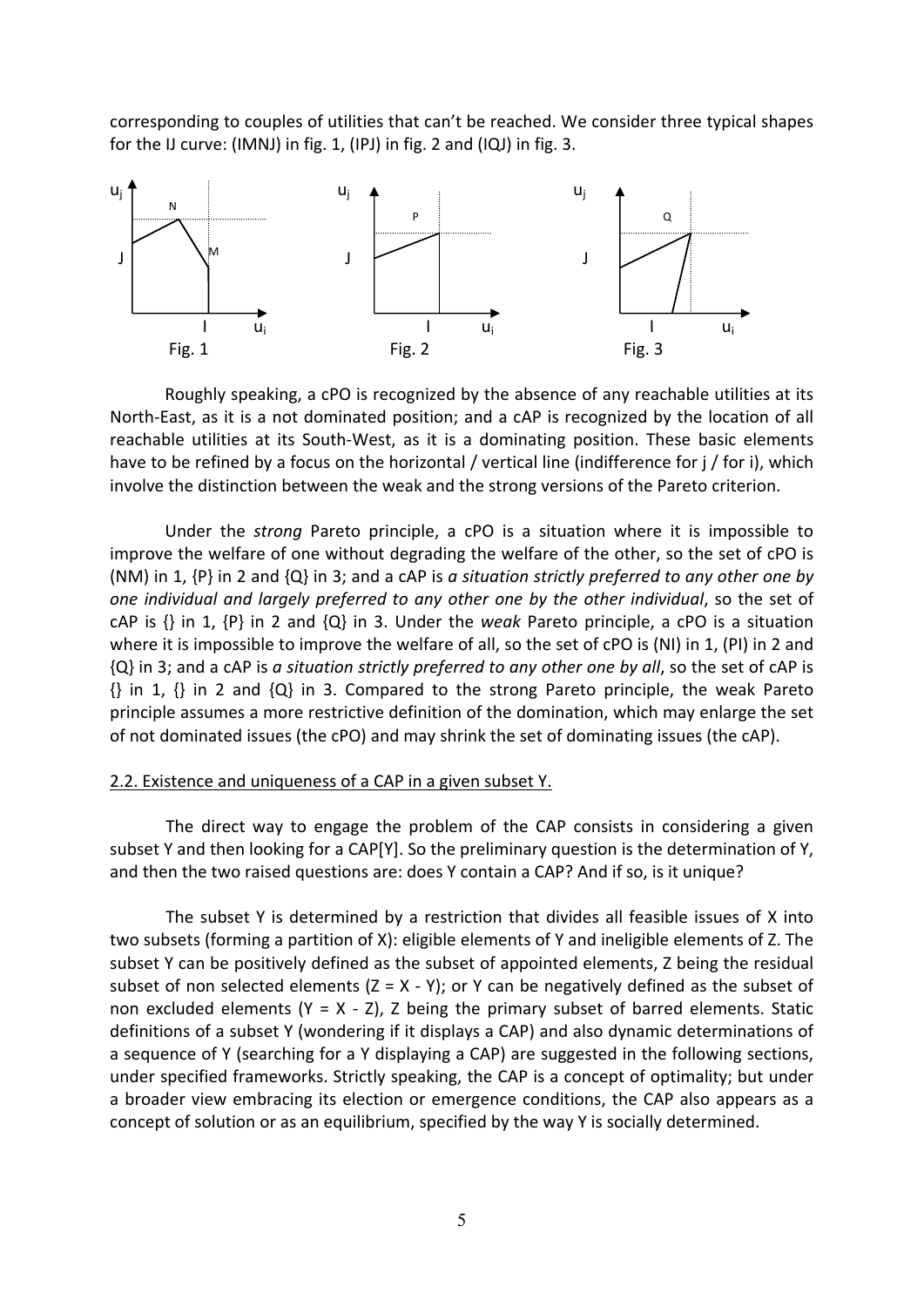Proposition of *existence*: "For any given subset Y, a CAP[Y] may exist or not". Fig. 4 displays a case of existence of a CAP:  $y_1P_iy_2$  and  $y_1P_iy_2$  so  $y_1Py_2$  (in the weak and the strong senses of the Pareto principle) and  $y_1 = CAP[\{y_1, y_2\}]$ . Fig. 5 displays a case of inexistence of a CAP:  $y_4P_iy_3$  and  $y_3P_iy_4$  so  $y_3$  and  $y_4$  can't be socially ranked (in the weak and the strong senses of the Pareto principle) and there is no CAP[ $\{y_3; y_4\}$ ]. Fig. 6 displays a limit case:  $y_5\{y_6\}$  and  $y_5P_jy_6$  so  $y_5$  = CAP[{ $y_5$ ;  $y_6$ }] following the strong Pareto principle, but there is no CAP[{ $y_5$ ;  $y_6$ }] according to the weak Pareto principle.



Proposition of *uniqueness*: "For any given subset Y, if a CAP[Y] exists then it is unique". This intuitive statement can easily be demonstrated *ab absurdo*. Let's assume that  $y_7$  and  $y_8$  are two CAP[Y]. As  $y_7$  is CAP, we have  $y_7Py_8$ ; and as  $y_8$  is CAP, we have  $y_8Py_7$ . According to the *weak* Pareto principle, it is impossible to have  $y_7Py_8$  and  $y_8Py_7$  at the same time, as it would mean that each individual strictly prefers  $y_7$  to  $y_8$  and  $y_8$  to  $y_7$ (contradiction). Following the *strong* Pareto principle,  $y_7Py_8$  means " $y_7Py_8$  and  $y_7I_1y_8$ " or " $y_7$ l<sub>i</sub>y<sub>8</sub> and  $y_7P_1y_8$ " or " $y_7P_1y_8$  and  $y_7P_1y_8$ " (situations 1-2-3) and  $y_8P_1y_7$  means " $y_8P_1y_7$  and  $y_8I_1y_7$ " or "y<sub>8</sub> $\frac{1}{1}y_7$  and y<sub>8</sub> $\frac{P_1y_7}{P_1y_7}$  and y<sub>8</sub> $\frac{P_1y_7}{P_1y_7}$  (situations 4-5-6). As each situation 1-2-3 is inconsistent with every situation 4-5-6, it is impossible to have  $y_7Py_8$  and  $y_8Py_7$  at the same time (contradiction). QED.

# 2.3. The implementation of any issue as a CAP and the discovery of the Nash solution as the "top" CAP.

After wondering if a given subset displays a CAP or not, let us now re-engage the problem reversely, considering any given feasible issue and then looking for the subsets such that this issue is their CAP. We will especially focus on the "biggest" of these subsets.

Any subset containing a given issue  $y_0$  (of X) plus some elements of X such that  $y_0Px$ displays  $y_0$  as its CAP. Among such subsets, the biggest one gathers  $y_0$  plus all the feasible issues dominated by  $y_0$ . Let us denote by  $Y_0$  this biggest subset producing  $y_0$  as its CAP. If  $y_0$  is the CAP of Y<sub>0</sub>, then  $y_0$  is also the CAP of every subset of Y<sub>0</sub> containing  $y_0$ ; but there is no subset of X containing all the elements of  $Y_0$  plus at least one other element (of X -  $Y_0$ ) such that  $y_0$  would be the CAP of that subset.

To visualize the problem, let us draw X in the  $(u_i; u_i)$  plane and let us partition X into four subsets relatively to  $y_0$  (see fig. 7): the set of x such as  $y_0Px$  (South West of issues dominated by  $y_0$  ie SW(y<sub>0</sub>)), the set of x such as xPy<sub>0</sub> (North East of issues dominating y<sub>0</sub> ie  $NE(y_0)$ ) and the two sets of x such as there is no Pareto domination between  $y_0$  and x (South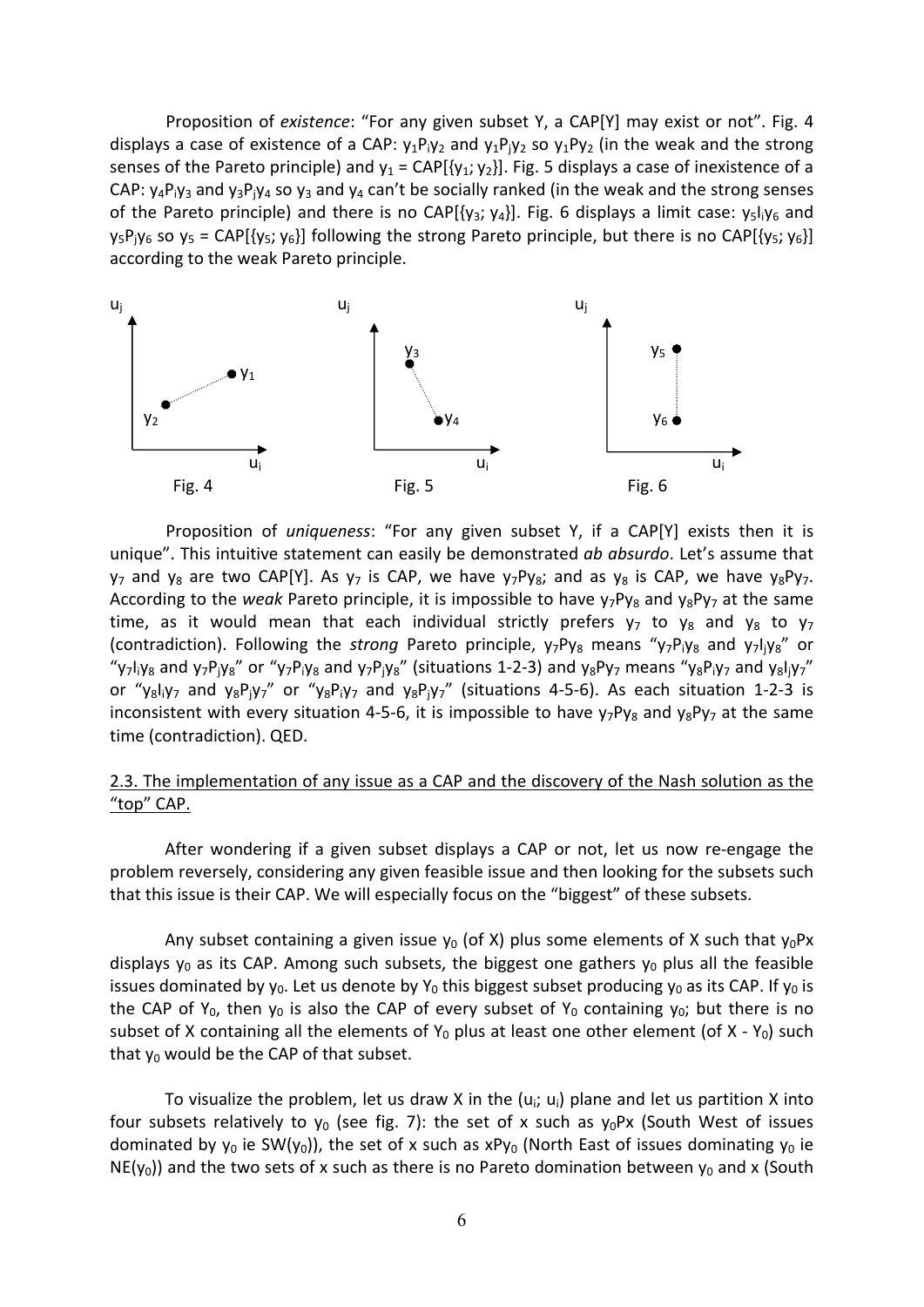East SE(y<sub>0</sub>) and North West NW(y<sub>0</sub>)). Obviously, Y<sub>0</sub> = SW(y<sub>0</sub>): the subtraction of the three subsets NE(y<sub>0</sub>), SE(y<sub>0</sub>) and NW(y<sub>0</sub>) from the initial set X is the necessary and sufficient condition determining  $Y_0$  as the biggest subset displaying  $y_0$  as its CAP.

Two specific points deserve clarification. First, if  $y_0$  is not the only feasible issue corresponding to the couple of utilities  $(y_a; y_b)$ , then the other feasible issue(s) corresponding to this pair of satisfactions must be removed from  $Y_0$  to get  $y_0$  as the CAP[ $Y_0$ ]. Second, the implementation of  $y_0$  as a *weak* CAP requires the removal from  $Y_0$  of all the elements located on the frontiers  $[y_{0a}y_{0}]$  and  $[y_{0b}y_{0}]$ ; but these elements remain in  $Y_0$  for the implementation of y<sub>0</sub> as a *strong* CAP.



The determination of the biggest subset displaying any given feasible issue as its CAP enables to associate this issue to this specific subset. Yet, the generation of any possible issue as a CAP may be regarded as a multiplicity issue, since from this angle there are as many CAP as feasible issues. Such a problem could be solved through the selection of the issue  $y^*$  being the CAP associated to the "largest South West"  $Y^{*12}$ . This search of the top CAP may be operated in two steps.

Firstly, if a feasible issue is Pareto suboptimal (denoted  $y_0$ ), then it can't be the "largest South West" generator (denoted  $y^*$ ). Indeed, the Pareto domination of  $y_0$  by some issue y (yPy<sub>0</sub>) implies the inclusion of Y<sub>0</sub> in Y, so Y<sub>0</sub> is smaller than Y (which contains all elements of Y<sub>0</sub> plus at least y)<sup>13</sup>. As long as the considered issue is Pareto suboptimal (y<sub>0</sub>), it presents a non-empty North East containing issues associated to a larger South West. But if the considered issue is Pareto optimal (denoted  $y_1$ ), then its North East is empty (see fig. 8)<sup>14</sup> so there is no issue y that would be the CAP of a subset Y including  $Y_1$ . If x is not a PO[X], it can't definitely generate the largest South West: this result reduces but does not eliminate the multiplicity issue…

Secondly, among the Pareto optima  $(y_1)$ , is it possible to select one of them, the *optimum optimorum* (y\*), the PO(X) that "could be said" to be associated to the largest South West Y\*? If X is a countable set, the *optimum optimorum* could be determined as the Pareto optimum associated to the South West presenting the greater cardinal. If not, the definition of the top Pareto optimum requires further specifications.

<sup>&</sup>lt;sup>12</sup> A symmetrical and equivalent formulation of the criterion of the maximization of the size of the subset Y would be the minimization of the size of the subset  $Z = X - Y$ .

<sup>&</sup>lt;sup>13</sup> If x is in Y<sub>0</sub> (y<sub>0</sub>Px) then it is necessarily also in Y (yPy<sub>0</sub>Px); but if x is in Y (yPx) then it is either in Y<sub>0</sub> (when  $yPy_0Px$ ) or not (when  $yPxPy_0$ ).<br><sup>14</sup> As NE(y<sub>1</sub>) = {}, only SE(y<sub>1</sub>) and NW(y<sub>1</sub>) have to be removed from X to get Y<sub>1</sub> (the biggest subset displaying

 $y_1$  as its CAP).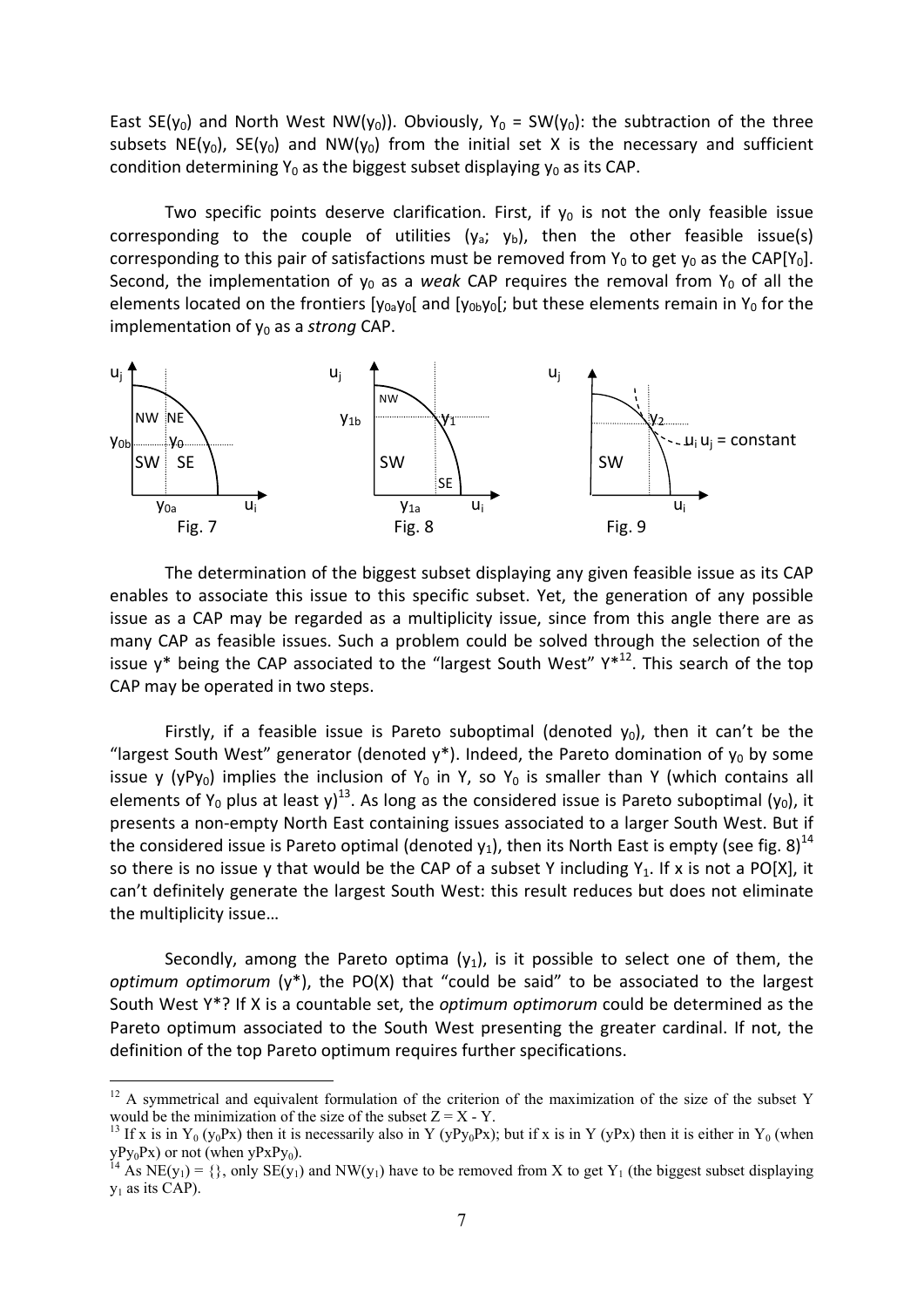If X is a continuous set, the solution could be given by the maximization of the surface area of the South West of the possible issues. This notion of "area of Y" is meaningful if the ranking of these areas for the different Pareto optima does not depend on the choice of the two utility functions. For ordinal utility functions, defined up to an increasing transformation, this is not true so the "surface of Y" does not mean anything and the quest of the *optimum optimorum* is vain. But for some cardinal utility functions, the search of the top Pareto optimum could make sense: precisely, the ranking of the South West areas is invariant when the utility functions are defined up to a (positive) linear transformation: " $u_i(y_2) u_i(y_2) > u_i(y_1)$ u<sub>i</sub>(y<sub>1</sub>)" is equivalent to "[au<sub>i</sub>(y<sub>2</sub>)] [αu<sub>i</sub>(y<sub>2</sub>)] > [au<sub>i</sub>(y<sub>1</sub>)] [αu<sub>j</sub>(y<sub>1</sub>)]" (a and α being positive multiplying factors). Under this assumption, the *optimum optimorum* can indeed be defined as the Pareto optimum maximizing the product  $u_i u_i$ .

One further step may be taken. Let's introduce the disagreement point  $x_0$ ,  $u_i(x_0)$  and  $u_i(x_0)$  being the utility levels obtained by i and j in case they do not reach an agreement. In such a bargaining context, the relevant South West of any issue x would actually be not only South West of x but also North East of  $x_0$ , an area measured by the product  $[u_i(x) - u_i(x_0)]$  $[u_i(x) - u_i(x_0)]$ . The maximization of this product is "zero" and "one" resistant: any change of origin or of unit would not modify the determination of the optimal situation. In other terms, assuming cardinal utility functions (defined up to a (positive) affine transformation) and a bargaining situation, the South West of any y dominating  $x_0$  is soundly measured by the "Nash product" and the *optimum optimorum* is indeed the "Nash solution" (see fig. 9). Determining the Nash solution as the CAP y\* presenting the biggest subset (under proper assumptions), one can interpret it as the solution maximizing the "area of consensus" defined as the field of issues y such as  $y*PyPx_0$ .

## 2.4. The CAP as related to the AP, to the CPO and to the PO.

We conclude this general first section presenting some statements about the relation of the CAP with the three near concepts of optimality.

About conditional and unconditional agreement points, it is obvious that if there is one AP[X], then it is also the CAP of every subset Y containing this dominating element.

About conditional agreement points and conditional Pareto optima, it can be noticed that if there is a CAP[Y], then this issue is a CPO[Y]; but if there is a CPO[Y], then this issue is not necessarily a CAP[Y]. It can also be stated that if there is at least two CPO in Y, then there is no CAP[Y]; and if there is a unique CPO in Y, then it is the CAP[Y].

About conditional agreement points and Pareto optima, it is reasonable to impose *ex ante* or to verify *ex post* that the CAP[Y] should be or is indeed a PO[X]. This connection is obvious when the logistics of the CAP is summoned to select one PO[X] among a multiplicity; but in any case the concept of CAP is sounder when the dominating element of a distinguished subset is also a non dominated element of the whole set. And there are noteworthy identifications between one CAP[Y] and one PO[X], especially in the case of the bilateral exchange considered in the Edgeworth box…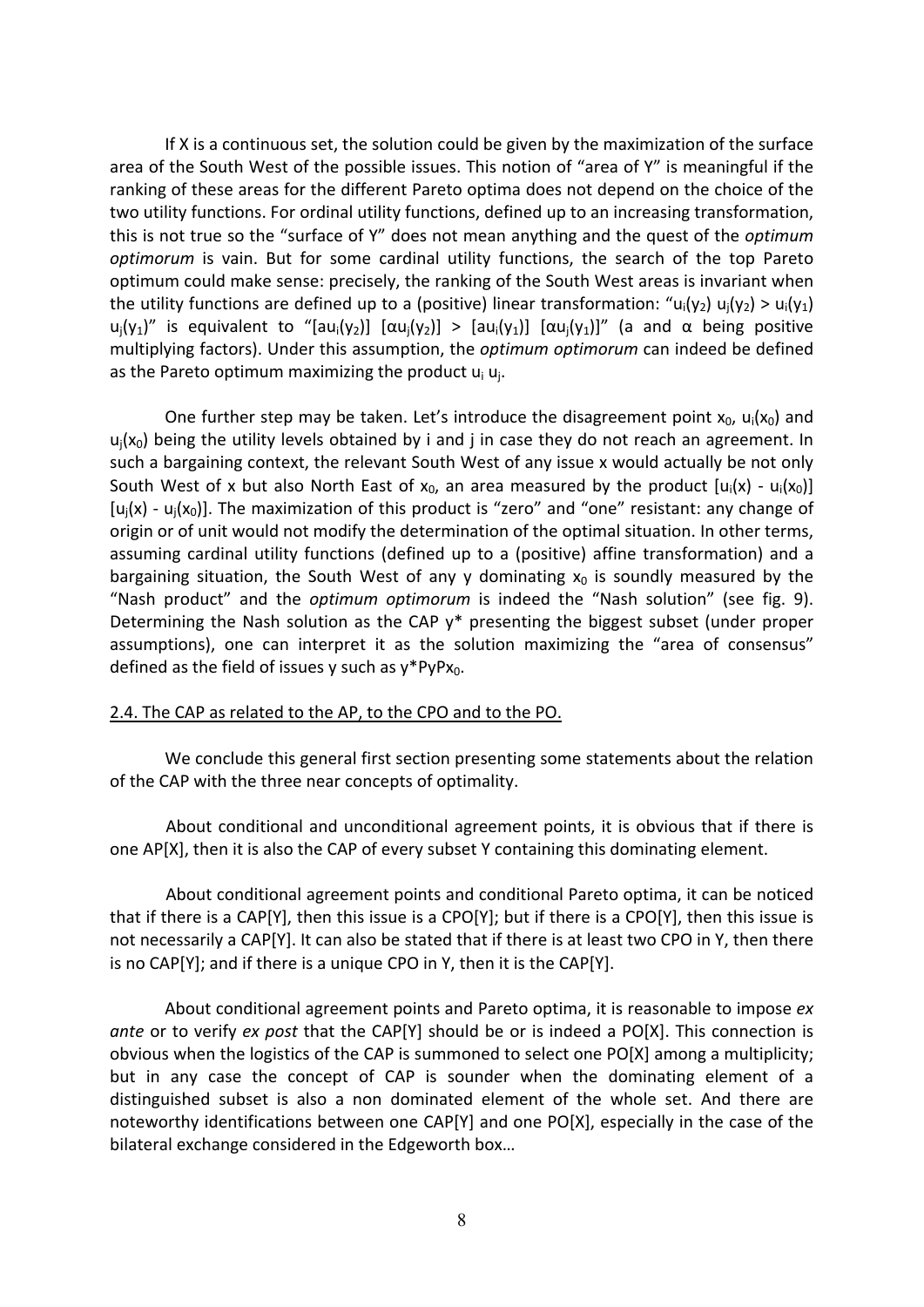# **3. Two fair and efficient solutions to the problem of bilateral exchange as CAP: the Walrasian equilibrium and the Egalitarian exchange point.**

Two individuals i and j are initially endowed with a bundle made of bread (good 1) and of wine (good 2): i owns ( $x_{1i}$ ;  $x_{2i}$ ) and j owns ( $x_{1i}$ ;  $x_{2i}$ ). So the social quantities of goods are  $x_{1i} + x_{1j} = x_1$  in bread and  $x_{2i} + x_{2j} = x_2$  in wine. The Edgeworth box<sup>15</sup> is a rectangle displaying horizontally quantities of bread  $(x_1)$  and vertically quantities of wine  $(x_2)$ . It can been looked from the synoptic point of view of an omniscient observer, from the south-east point of view of i or from the north‐east point of view of j.

Every point of the box corresponds to a possible way to split the social resources, so the box is the set of feasible allocations. Any exchange can be represented by the jump from the point of initial endowments (D) to the point of final allocations (E). In this simple pure exchange economy, the present exchange is separated from the past big bang of production (creation of goods) and the future big crunch of consumption (destruction of goods).

The two individuals have preferences on all conceivable bundles, and especially on the set of feasible allocations:  $X = \{(x_{1k}; x_{2k}) / 0 \le x_{1k} \le x_1 \text{ and } 0 \le x_{2k} \le x_2\}$ . These preferences can be represented in the box by the indifference curves of i (from the south‐west view) and of j (from the north-east view). The goal of each agent is to improving her/his position, going high-right for i and low-left for j. We assume these preferences are non-satiable (every individual always prefers to have more of each good than less) and convex.

#### 3.1. The problem of bilateral exchange and the core as an unsuccessful solution.

If the isolated bilateral exchange raises a problem, it is as far as there is no unconditional Agreement Point in the set of feasible allocations (X): among all the points of the Edgeworth box, each insatiable agent prefers getting everything (letting the other with nothing). In search of a solution to the problem of "bilateral monopoly", one could try to determine a subset Y that would be relevant (in a sense to be specified) and that would display a CAP. Such a point could be chosen as the result E of the bilateral trade.

The Edgeworthian perspective proposes a way to locate one subset of feasible allocations ( $Y_{CO}$ ) that should include E. First, the chosen allocation should respect a double condition of individual rationality, which corresponds to the notion of voluntary exchange, operating a Pareto improvement. Second, this selected allocation should respect a condition of interindividual rationality, which corresponds to the notion of efficient exchange, leading to a Pareto optimum. These two conditions determine  $Y_{CO}$  as the core of the economy: the subset of allocations such as no coalition (i.e. "i" / "j" / "i and j") can improve upon.

In such a small economy, the core displays more than one single element (even if the Walrasian equilibrium is unique). Moreover, *there is no CAP(Y<sub>co</sub>)*, as the two individuals disagree on the ranking of the core allocations. Substantially, an unsolved "conflictual coordination" problem is displayed (as in the "battle of the sexes"): there is a common interest to achieve a mutual coordination, but a disagreement on the final settlement. With the Edgeworthian perspective, the determination of the bilateral exchange has advanced but

<sup>&</sup>lt;sup>15</sup> For a presentation, see for instance Mas-Colell, Whinston and Green [1995], pp. 515 to 525.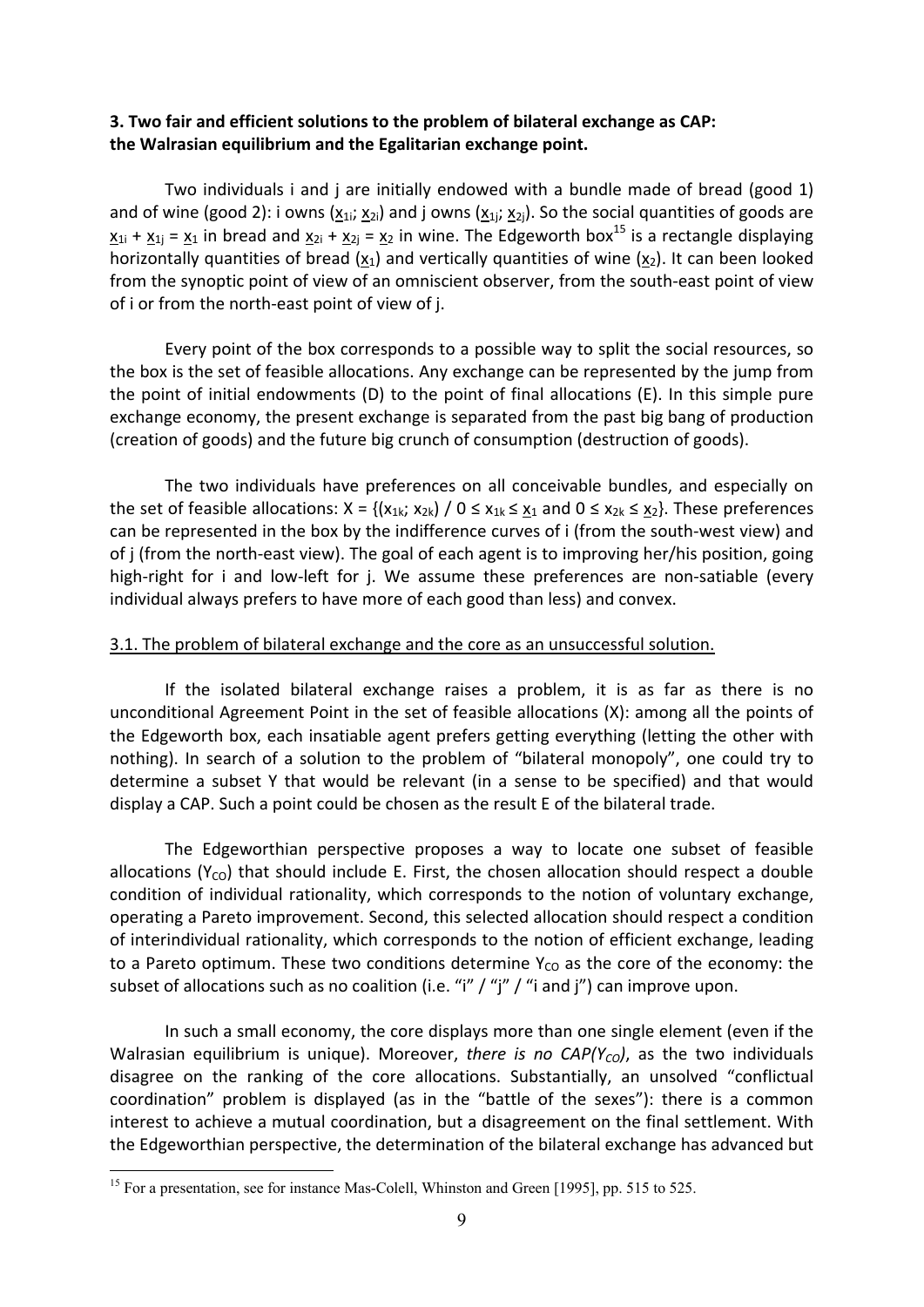has not been completed. And the problem is deeper than a simple indetermination issue, as the absence of agreement on the location of E (in the core) basically means the failure of exchange and leads to a final stay in D. The failure to determine E here reveals the incompleteness of the "one on one" relation between two standard rational agents.

#### 3.2. The Walrasian equilibrium as the CAP of its budget line.

Introducing an impartial institution to manage the prices, the Walrasian *tâtonnement* is able to go further the Edgeworthian recontracting, as it determines a unique solution to the bilateral exchange problem (under general conditions concerning preferences). The application of the equilibrium prices discovered thanks to the *tâtonnement* permits to move from the point of initial endowments (D) to a competitive general equilibrium ( $E_1$ ), which is shown to be optimal by the first theorem of welfare economics ( $E_1$  is a PO(X))<sup>16</sup>.

A complementary interpretation of the Walrasian institutional framework can be put forward, promoting the so called competitive equilibrium as a CAP<sup>17</sup>: E<sub>1</sub> is the CAP(Y<sub>WE</sub>), Y<sub>WE</sub> being the subset of allocations located on the equilibrium budget line. Furthermore, this property characterizes  $E_1$ , as there is no CAP( $Y_{WD}$ ),  $Y_{WD}$  being the subset of allocations located on any disequilibrium budget line. So the Walrasian equilibrium is an agreement point under a certain price  $p_{WE}$  (or on a certain subset of allocations  $Y_{WE}$ ) and the *tâtonnement* is the search of such a  $p_{WE}$  (or such a  $Y_{WE}$ ) solving the inter-individual conflict.

To give a graphic explanation of these results, let's consider an Edgeworth box with I and J as the south-west and north-east corners, M and N as the north-west and south-east corners. Let's suppose a given budget line cuts [MJ] (or [MI]) at A and [NI] (or [NJ]) at B, so [AB] is the budget segment. For any given relative price p, D is a point of [AB].



1

Let's call  $E_i$  and  $E_i$  the optimal bundles chosen by i and by j under p. As each agent respects the budget constraint,  $E_i$  can't be east of [AB], in the U zone; and  $E_i$  can't be west of [AB], in the V zone. If each agent has non-satiable preferences,  $E_i$  can't be in the V zone; and  $E_i$  can't be in the U zone. As a conclusion,  $E_i$  and  $E_i$  are both located on [AB]. Precisely, i

<sup>&</sup>lt;sup>16</sup> As E<sub>1</sub> dominates D, a refined statement can be made: E<sub>1</sub> is an element of Y<sub>CO</sub>. So the Walrasian logistics may be seen as an organizational way to select one point of the core. See Hildenbrand and Kirman [1988].

 $17$  The appendix reconsiders the welfare economics theorems when the Walrasian equilibrium is seen as a CAP.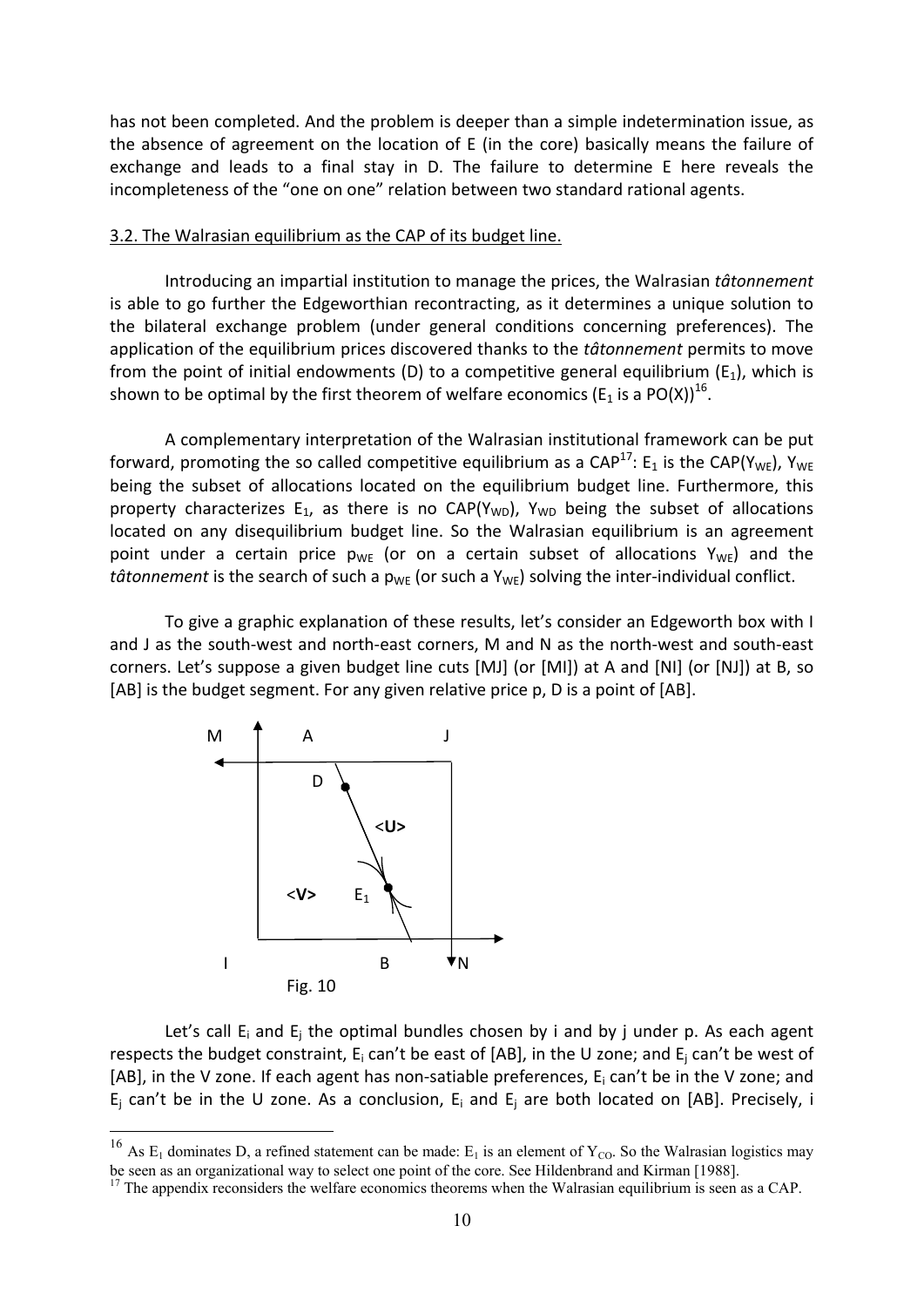chooses E<sub>i</sub> such as E<sub>i</sub>P<sub>i</sub>C and j chooses E<sub>i</sub> such as E<sub>i</sub>P<sub>i</sub>C, C being any point located on [AB]. If E<sub>i</sub> =  $E_i$  =  $E_1$ , then p is the equilibrium price and  $E_1$  is the CAP{[AB]}: i and j agree that  $E_1$  is better than any other point of this budget line. And if  $E_i \neq E_i$ , then p is not an equilibrium price and there is no CAP{[AB]}: i and j disagree on the highest ranked point of that budget line.

The vision of the Walrasian equilibrium as the CAP of its budget line throws a new light on this basic non-strategic equilibrium concept. It is commonly said that, for a "well behaved" economy, a given structure of perfect *competition* among *independent* agents can lead to an *efficient* situation. Three elements can be added to this usual statement.

First, perfect *competition* relies on a *cooperation* among agents, all agreeing on and each accepting the two Walrasian common rules of the game<sup>18</sup>: "let's take prices are given and let's not trade out of equilibrium". The Walrasian model thus appears as a *coopetitive* construction, with a procedural cooperation followed by a non‐strategic competition.

Second, if the *tâtonnement* paves the way for an equilibrium characterized by its *efficiency*, its constituting rules appear to be rules of *justice*. First, individuals are equal in front of prices that are the same for all and manipulated by none, as they are determined by an objective institution. Second, individuals are equal in front of the achievement of their plans, as it is only when all individuals can fulfill their intentions (under a given set of prices) that actual exchange is allowed to take place.

Third, the acceptance of the rules of the game by the non‐strategic players is the junction between the two moments of "law making" and "law taking". The latter moment of competition involves people as *independent* agents playing the game (as price takers): they are the *subjects* of a law they obey. The former moment of cooperation involves people as *autonomous* persons choosing the rules of the game (as market power renouncers): they are the *sovereigns* of the law they decree. In this line, the organization of the *tâtonnement* or the establishing of perfect competition is grounded on an prior economic agreement, a former "social contract": as Hobbesian individuals mutually abandon their natural power and place it in the hands of the Leviathan which ensures the political protection of their life, Walrasian individuals mutually abandon their market power and place it in the hands of the Auctioneer which ensures the achievement of their economic exchange.

As noticed by Ingrao and Israel<sup>19</sup>, there are two opposite ways to interpret the *tâtonnement*. In the "objective‐descriptive" line, it is viewed as a metaphor of the competitive process, the market spontaneously working *as if* there would be an auctioneer. In the "utopian‐normative" line, the *tâtonnement* is considered as a real process based on a formal construction to be voluntarily implemented if the community of citizens wants economic exchanges to be free, fair and efficient. As Berthoud [1988] and Rebeyrol [1999], we follow this second line of interpretation that develops the Walrasian settling of the problem of (bilateral) exchange through *procedural justice*: fair trade is established though a set of just rules (beyond the prior question of distributive justice concerning initial endowments).

<sup>&</sup>lt;sup>18</sup> Beyond basic respect for the life and for the property of others (neither murder nor theft) and before the fulfillment of the contractual commitments corresponding to the optimal quantity plan for a given price system.

<sup>&</sup>lt;sup>19</sup> Ingrao and Israel [1990].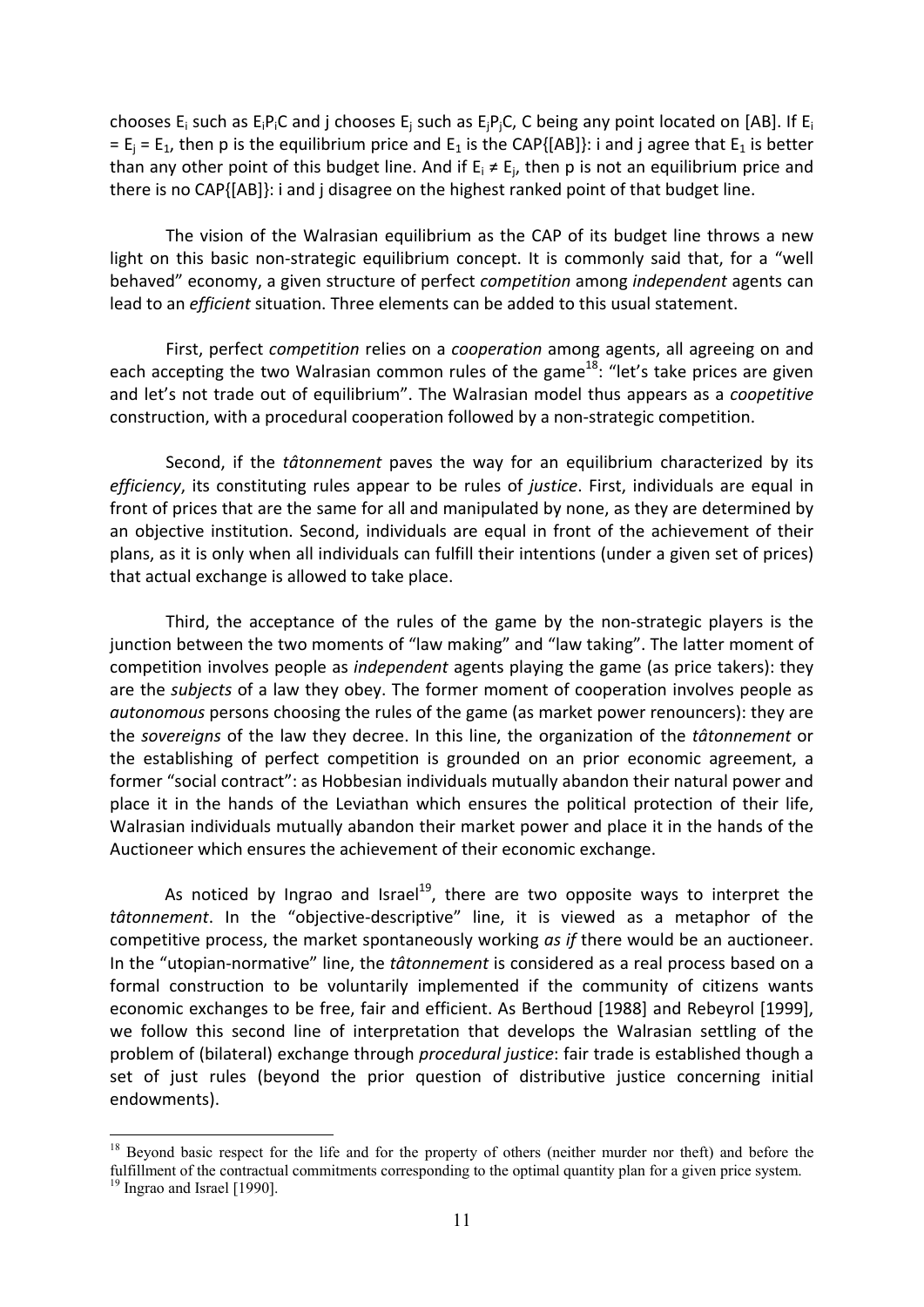#### 3.3. The Egalitarian exchange point as the CAP of the "equality curve".

As an alternative to the Walrasian formal institutionalization of the bilateral exchange (which implements a mediation between the members of the economic society), one could consider an informal "one on one" common sense discussion that would lead the two individuals to the selection of certain conditions they would want their common exchange (from D to  $E_2$ ) to respect, echoing an axiomatic bargaining<sup>20</sup>.

The condition of voluntary exchange ( $U_i(E_2) > U_i(D)$  and  $U_i(E_2) > U_i(D)$ ) and the condition of efficient exchange ( $E_2$  is a PO(X)) appear as basic requirements, but we already know that they together determine multiple solutions: all the elements of the core. So the idea would be to add another condition, a reasonable requirement of fair exchange, trying to reduce to one the number of allocations meeting the conditions.

As a condition of fair exchange, let's select a specific equality requirement: the condition of commutative justice expressed as " $\Delta U_i = \Delta U_j^{n^2}$ . As classical Utilitarianism, this criterion is based on the assumption of cardinal utility and, what's more, on the assumption of inter‐individual comparisons of utilities. It states a commutative rule which is adequate to the context of bilateral exchange and it is (partly) consistent with the other requirements of voluntary and efficient exchange.

 Identified by the equality of the two (positive) utility gains, this requirement of fair (and voluntary) exchange can be represented by an *equality curve* [DD'], D' being the other intersection point between the indifference curves of i and of j going through D. The equality curve is decreasing<sup>22</sup> and the common utility raising  $\Delta U_k$  (k = i, j) is indeed positive along the portion[DD'], which is included in the lens  $(DGD'F)^{23}$ .



<sup>&</sup>lt;sup>20</sup> See for instance Osborne and Rubinstein [1990], page 29: "In the axiomatic approach, the outcome of bargaining is defined by a list of properties that it is required to satisfy".<br><sup>21</sup> For a presentation, see for instance Mas-Colell, Whinston and Green [1995], pp. 841-842.<br><sup>22</sup> An increasing curve would mean a betterment

 $\Delta U_i = \Delta U_i < 0$ : being outside the lens, these locations (for E<sub>2</sub>) would contradict the basic principle of voluntary exchange (from D).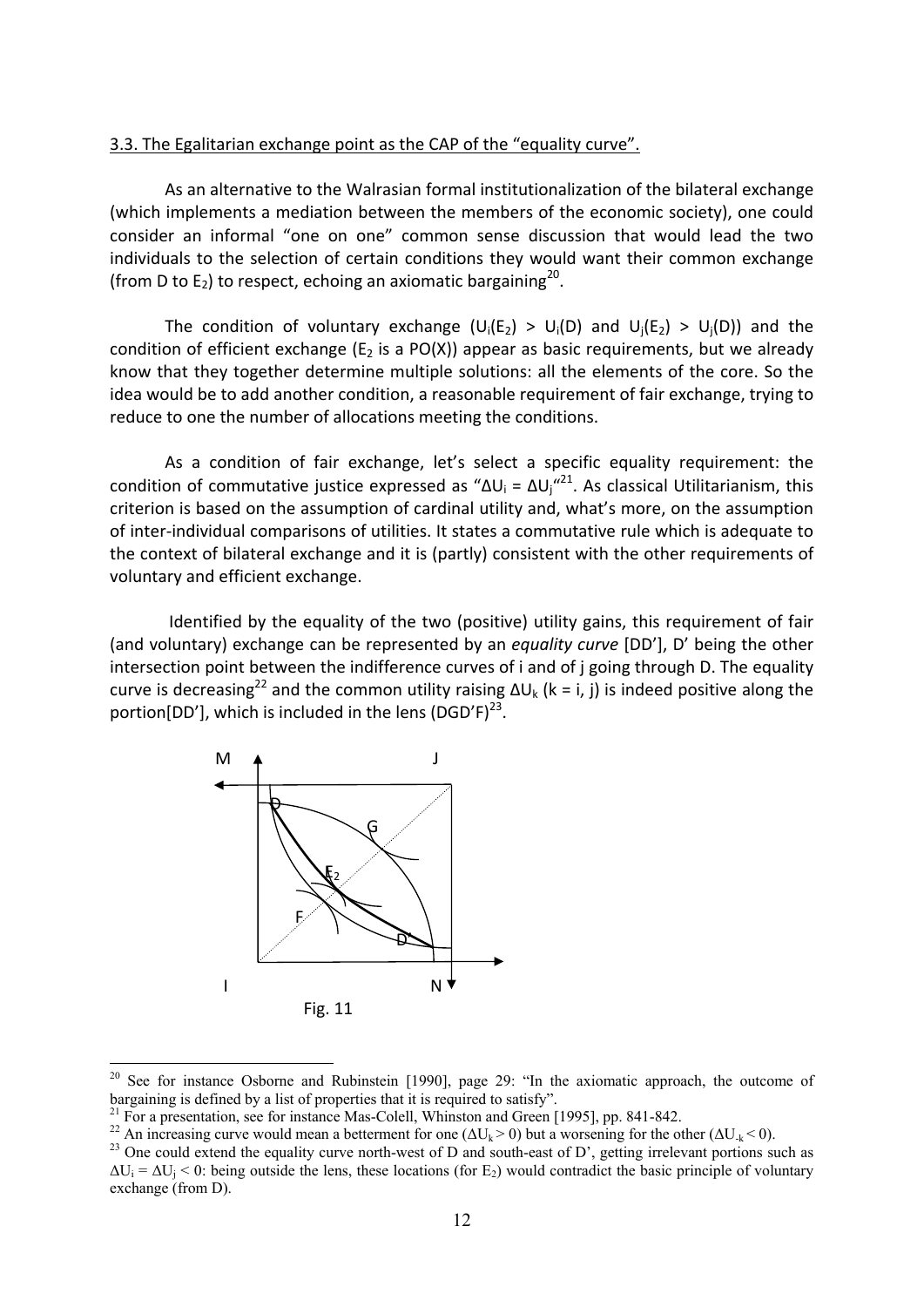The principle of voluntary exchange is respected in the Pareto improving lens (DGD'F), which includes the core FG (the relevant part of the contract curve or *efficiency curve* [IJ]) and the equality curve DD' (the points of same utility raisings from D). The continuity of the efficiency and of the equality curves and the necessity for the equality curve to be above (DFD') and below (DGD')<sup>24</sup> together guarantee an intersection  $E_2$  of the two curves inside the lens, determining a voluntary, efficient and fair exchange from D to  $E<sub>2</sub>$ .

It is also possible to determine  $E_2$  as the CAP[Y<sub>EQ</sub>], where Y<sub>EQ</sub> is the equality curve. First and algebraically, if C denotes any point of the equality curve, the equation of this curve is  $U_i(C) - U_i(D) = U_i(C) - U_i(D)$ , which is equivalent to  $U_i(C) = U_i(C) + [U_i(D) - U_i(D)]$ . So the allocation of Y<sub>EO</sub> preferred by i and the allocation of Y<sub>EO</sub> preferred by j are the same one (Max  $U_i(C)$  and Max  $U_i(C)$  inside Y<sub>EQ</sub> lead to the same choice): there is one CAP[Y<sub>EQ</sub>]. Second and geometrically, the CAP[Y<sub>EQ</sub>] is on the efficiency curve: if this point  $C^*$  was not a PO(X), then there would be a non-empty lens of unanimously preferred allocations generated from C<sup>\*</sup>, so there would be in this lens some points  $C^{**}$  such that  $\Delta U_k(C^{**})$  would be greater than  $\Delta U_k(C^*)$ , thus  $\Delta U_k$  would not have been maximized. Conclusion: The equality curve displays one CAP, which is located on the efficiency curve:  $E<sub>2</sub>$ .

The axiomatic perspective defining  $E_2$ , the Egalitarian exchange point, displays competitive features, obviously with the requirements of Pareto improvement and Pareto efficiency. But it also displays cooperative features, clearly with the requirement of justice or equality and also with the general principle of a bilateral discussion leading to the mutual choice of common principles governing the determination of the exchange. But the blending between competition and cooperation is even deeper. In one way, the self interested principles of voluntary and efficient exchange involve the acknowledgement and the perfection of the mutual advantage. In the other way, the introduction of justice and the engagement in a reasonable discussion aim at making a deal advantageous to both: each self interest can only be promoted if a deal is finally closed by a common agreement which requires the respect of the other's self interest. Such a reasonable bargaining is definitely coopetitive (in its own way but echoing the Walrasian coopetition).

The resort to justice is essential to get an agreement in the axiomatic perspective supporting the determination of the Egalitarian exchange point. The justice in question is commutative: it is at work beyond the initial distribution of resources. It is also *substantive* and not *procedural*: if the Walrasian price is fair because it is determined under fair objective rules, the equitable‐efficient price is fair because it is determined by one axiom (among others) whose content expresses a certain notion of intersubjective fairness.

The difference between procedural justice and substantive justice is rooted in a distinction between two concrete forms of autonomy. In the Walrasian perspective, the autonomy is basically *political*, as two (or much more) citizens decide on the formal laws and the general institution that will frame the economic exchange, with a disjunction between the moments of bottom up law making and of top down law taking. In the axiomatic perspective, the autonomy is rather *social*, as two actors argue about the features their mutual exchange should display, with a conjunction between the moments of axioms choosing and of axioms applying.

<sup>&</sup>lt;sup>24</sup> Along (DFD'),  $\Delta U_i = 0$  and  $\Delta U_i > 0$ . And along (DGD'),  $\Delta U_i > 0$  and  $\Delta U_i = 0$ .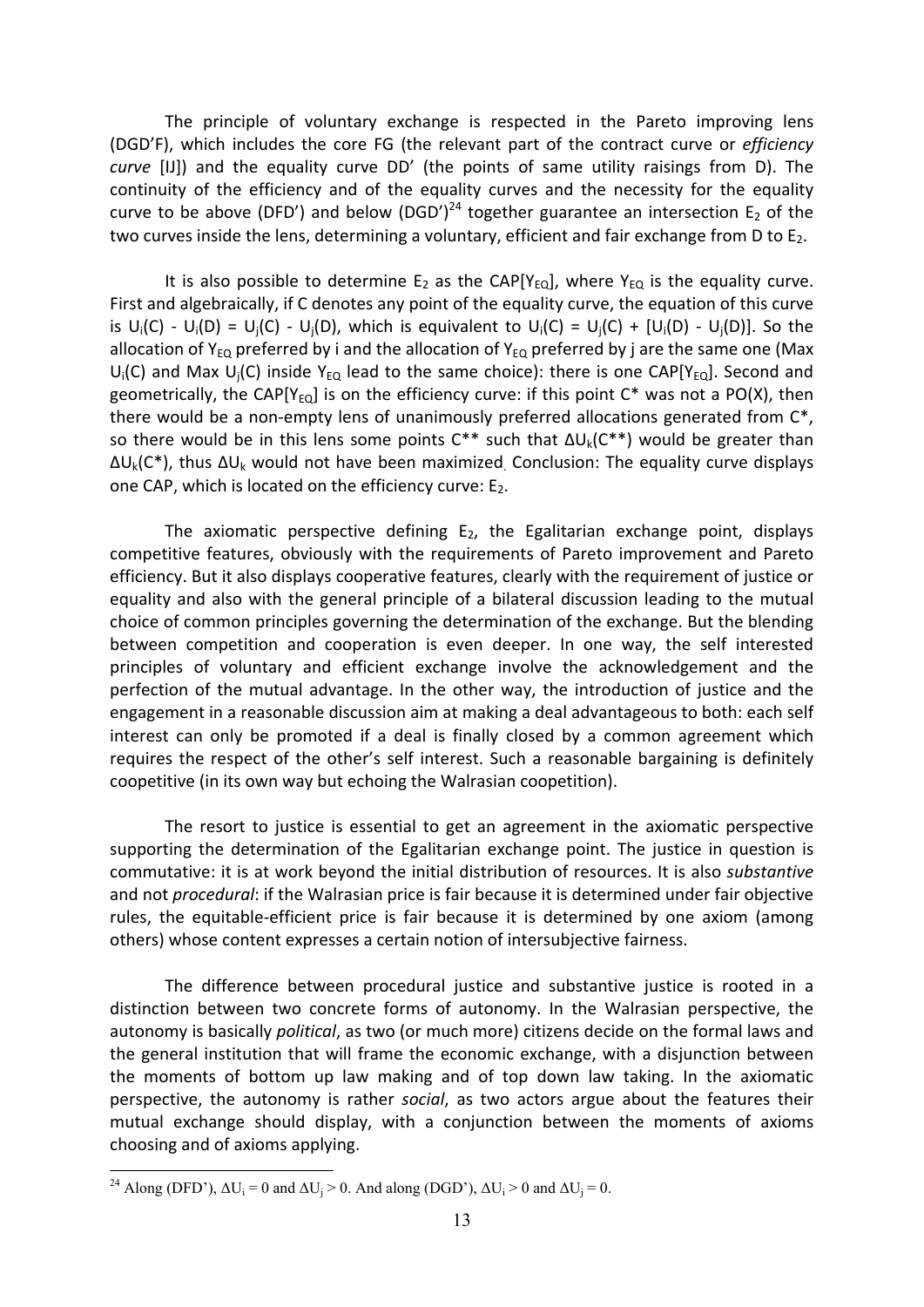There are two different ways to interpret the solutions developed by the theory of axiomatic bargaining (and especially the Nash solution). In the dominant Rubinstein line<sup>25</sup>. justice is not acknowledged and agents basically stay standard (expected) utility maximizers: as in non-cooperative game theory, individuals are just independent. In the Moulin line<sup>26</sup>. justice is acknowledged and the conception of the individual is dualistic, irreducible to utility maximization: individuals are also autonomous. We here follow this second line of interpretation, considering the substance of equality contained in the presently selected rule of exchange.

#### **4. Conclusion: Acknowledging the notion of autonomy in economics.**

While modern notions of society involve both principles of independence and of autonomy<sup>27</sup> (a), the free market tradition of political economy tends to overestimate independence and to underestimate autonomy (b). The concept of CAP may contribute to bringing autonomy back into economic theory (c), adhering to and highlighting a simple idea: any inter-individual operation (the coordinated achievement of independent people) requires some common ground (the social basis shared by autonomous people).

(a) Against binary views of the Modern swing, Renaut [1989] proposes to distinguish humanistic autonomy and individualistic independence as the two capacities of Modernity 28. Marked by Descartes and his *Cogito*, the first modern move places the human being as the root of his/her laws, which are no longer received from some transcendent entity such as God, Nature or Tradition. Marked by Leibniz and his Monadology, the second modern move fosters the individual being as independent from the others and from the collective body.

If the given order of the ancient society was ensured by some transcendence and framed as some social hierarchy, the open order of the modern society has to come from free and equal human beings. Autonomy and independence may be opposed as alternative principles generating two different visions of the modern society<sup>29</sup>: voluntary order versus emergent order.

On one side, social contract theories developed the notions of autonomy and voluntary order. Human beings and communities are both sovereigns and subjects of the laws they choose and respect. As an intuitive "fact of conscience" to be asserted and

<sup>&</sup>lt;sup>25</sup> As stated by Osborne and Rubinstein [1990], page 1: "A bargaining theory is  $(...)$  not concerned with questions like "what is a just agreement?"  $(...)$ ". See also Harsanyi [1989], pages 58 and 59.

<sup>&</sup>lt;sup>26</sup> See Moulin [1981], pages 175 and 176. See also Ponssard [1977], pages 111 to 113. In cooperative scenarios, every player suspends his/her strategic freedom and the power of decision is given up to the community, who determines some fair sharing.<br><sup>27</sup> About the notion of autonomy in economics and in political philosophy, see Heap *et alii* [1992], chapter 6.

<sup>&</sup>lt;sup>28</sup> Renaut disagrees with the monistic views of Modernity due to Dumont, who opposes modern individualistic societies to ancient holistic societies; and due to Heidegger, who opposes modern autonomy to ancient heteronomy. But his vision echoes the dualistic view proposed by Berlin [1958], who opposes two modern forms of freedom: positive liberty (of autonomous people) exemplified by Rousseau or Hegel and negative liberty (of independent individuals) illustrated by Constant or Stuart Mill.

 $29$  Autonomy and independence may also be associated as cooperative principles, shaping a complex vision of modern society that would display "institutional complementarities" between the State and the Market.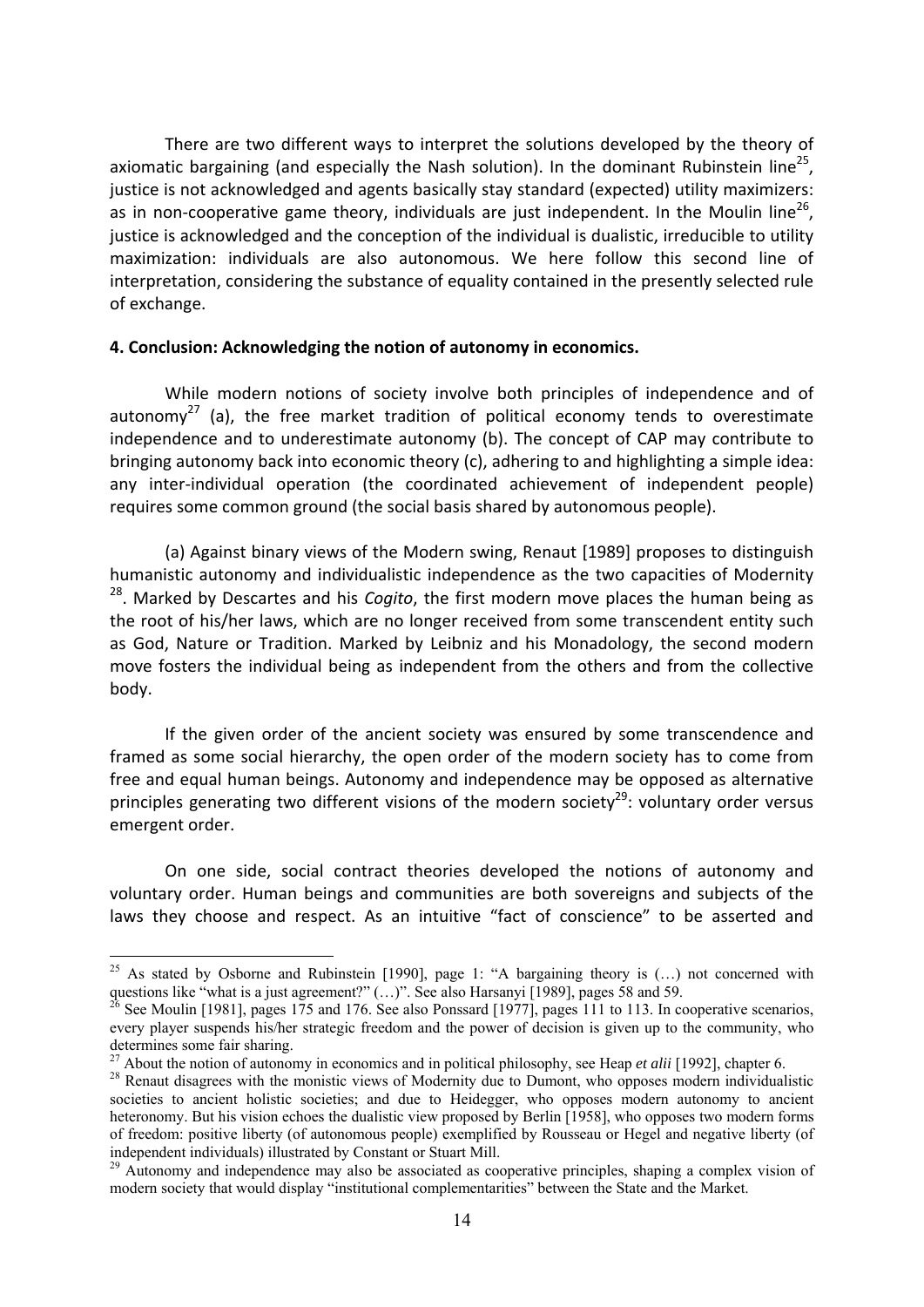sustained, society rests on the will of citizens and civism expresses the conjunction of the micro-macro levels. Following a virtuous ethics, self-interested behavior is condemned as society relies on public involvement, in line with the general will *à la* Rousseau.

On the other side, political economy developed the notions of independence and spontaneous order. Independent individuals are self-interested and emergent social phenomena come from their actions but not from their intentions<sup>30</sup>. As a paradoxical "fact of nature" to be unveiled and left alone, society rests on itself and social objectivity expresses the disjunction of the micro level (particular wills) and the macro level (general order). Following a consequentialist ethics, self-interested behavior is legitimized by the good<sup>31</sup> social results it produces, in line with the invisible hand *à la* Smith.

(b) Assuming independent rational individual choice and celebrating spontaneous market coordination, political economy has for the most part mistreated the notion of autonomy.

Firstly, the principle of autonomy is excluded when it comes to decision making, as rational choice theory only recognizes individual independence. It is excluded that prevailing exogenous preferences be transcended by ethical principles the person could want to impose to her/him-self, going towards some humanistic opening<sup>32</sup>. Typically, the universalization of instrumental rationality denies axiological rationality and so excludes personal autonomy: the *homo oeconomicus* does not acknowledge any deontological duty.

Secondly, the principle of autonomy is rarely recognized in economics when it comes to the common rules of interaction. Economic models basically focus on individual decisions and their social results under given social rules that are generally treated as exogenous constraints or elements of a preexisting structure. So agents are basically "rule takers" (except maybe in the contemporary theory of bilateral contractual arrangements).

Thirdly, the principle of autonomy may be recognized in economics when it comes to social results. With the Hayekian "spontaneous order" or with the Keynesian "no bridge" macroeconomics, and also with contemporary "agent based models", the pattern of *emergence* states social results as based on social rules and individual actions but irreducible to these beginning elements: macro consequences are autonomous from their micro foundations (the macroeconomic working has its proper laws). A society does not behave the way its individual components do, as shown by the appearance or the disappearance of properties when one aggregates the micro behaviors into the macro result.

(c) The concept of CAP may be useful to reveal the way economics treats or mistreats the notions of autonomy. But more importantly, it should be relevant to explore the ways to articulate independence and autonomy not as substitutable principles, but as complementary abilities. The CAP can operate such a "conceptual cooperation", as it carries

<sup>&</sup>lt;sup>30</sup> Often quoted by Hayek, Ferguson viewed social phenomena as "the result of human action but not the execution of any human design".

<sup>31</sup> If social order is *produced by* individual impulses, its good orientation has to be *ensured by* some providential guidance which steps in between bottom intentions and top consequences.

The closing of the self concern can be broken by some opening to intersubjectivity: at least the recognition of otherness and at most the rise to universality (as expressed by the Kantian moral philosophy).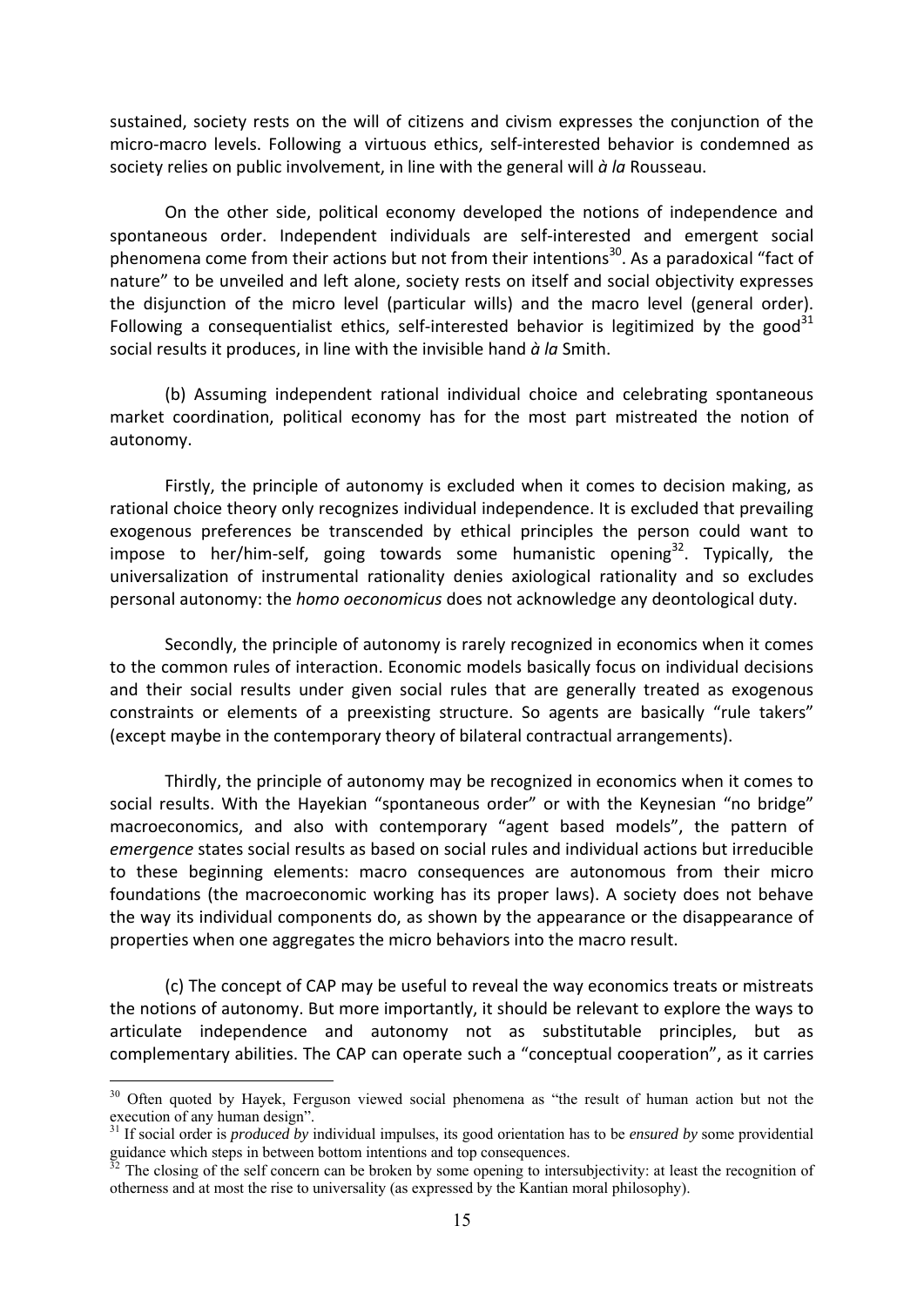a notion of efficiency but balances this pillar of individual independence with another pillar of social autonomy in the way the restriction is determined. This abstract definition of autonomy as a self restriction (from the set X to a certain subset Y displaying one CAP) has been applied to some political and social modes of autonomy; and it could also be applied to some moral mode of it in game theory (especially for the prisonner's dilemma).

Philosophically, the CAP perspective acknowledges that the modern subject attains self-determination only in taking a distance from her/his immediate propensity to follow her/his interest. Formally, the room for maneuver opened by the choice of the restriction enables to select many subsets Y such that a CAP[Y] exists (and is unique); so the problem of inexistence is often avoidable, and if existence is ensured so is uniqueness. Substantially, the room for maneuver about the restriction may also be considered not as an arbitrary trick of the synoptic model designer, but rather as a way to take into account the ability of human beings to build together their interaction and to solve together their coordination problems.

## Bibliography.

Bentham J. [1789], "An introduction to the principles of morals and legislation", London, T. Payne.

Berlin I. [1969], "Two concepts of liberty", in "Four essays on liberty", Oxford, Oxford University Press.

Berthoud A. [1988], « Economie politique et morale chez Walras », Economies et Sociétés, Histoire de la pensée économique (série PE), n°9, pp. 65‐93.

Bridel P. [2011], "The normative origins of general equilibrium theory; or Walras's attempts at reconciling economic efficiency with social justice", in Bridel P. ed., *General Equilibrium Analysis: a Century after Walras*, London and New York, Routledge.

Fleurbaey M. [1996], « Théories économiques de la justice », Paris, Economica.

Harsanyi J.C. [1989], "Bargaining", in "Game theory", The New Palgrave, London and Basingstoke, Macmillan, pp. 54‐67.

Harsanyi J.C. [1955], "Cardinal welfare, individualistic ethics, and interpersonal comparisons of utility", Journal of Political Economy, 63, pp. 309‐321.

Hausman D.M. and McPherson M.S. [1996], "Economic analysis and moral philosophy", Cambridge, Cambridge Surveys of Economic Litterature, CUP.

Heap S.H., Hollis M., Lyons B., Sugden R. and Weale A. [1992], "The theory of choice. A critical guide", Oxford UK & Cambridge USA, Blackwell.

Hildenbrand W. and Kirman A.P. [1988], "Equilibrium analysis: variations on themes by Edgeworth and Walras", Amsterdam and New York, North‐Holland.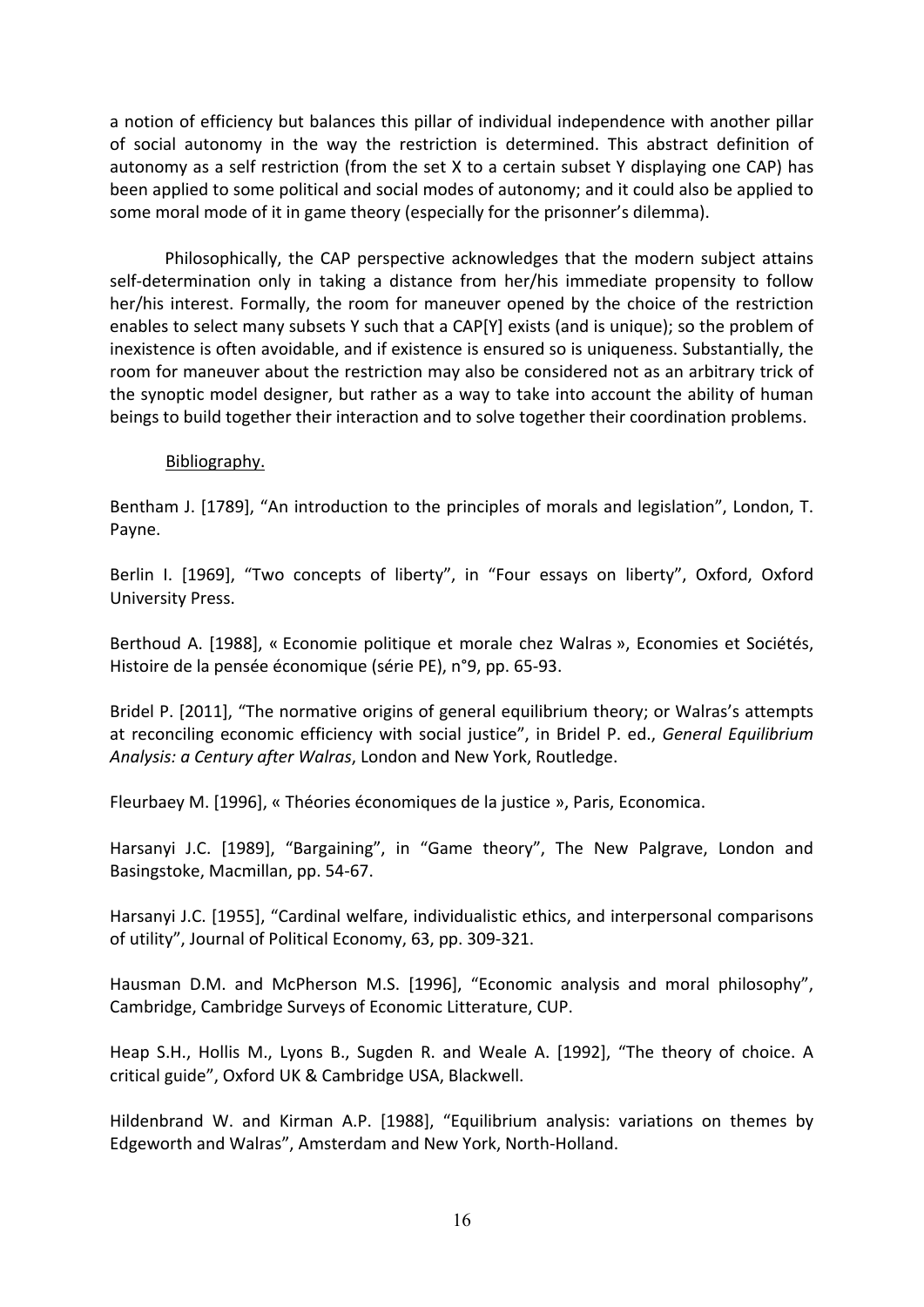Ingrao B. and Israel G. [1990], "The invisible hand: economic equilibrium in the history of science", Cambridge, The MIT Press.

Jaffé W. [1977], "The normative bias of the Walrasian model: Walras versus Gossen", Quarterly Journal of Economics, 91, pp. 371‐387.

Mas-Colell A., M.D. Whinston and J.R. Green [1995], "Microeconomic theory", New York and Oxford, Oxford University Press.

Moulin H. [1981], « Théorie des jeux pour l'économie et pour la politique », Paris, Hermann. English translation: "Game theory for the social sciences", NYU Press, 1986.

Osborne M. J. and Rubinstein A. [1990], "Bargaining and markets", San Diego, Academic Press.

Pareto V. [1916], « Traité de sociologie générale », Paris‐Genève, Droz. English translation: "A treatise on general sociology", Dover Publications, 1963.

Ponssard J.P. [1977], « Logique de la négociation et théorie des jeux », Paris, Les éditions d'organisation.

Rebeyrol A. [1999], « La pensée économique de Walras », Paris, Dunod.

Renaut A. [1989], « L'ère de l'individu », Paris, Bibliothèque des idées, Gallimard. English translation: "The era of the individual", Princeton University Press, 1997.

## Appendix: Another look at the welfare economics theorems in the Edgeworth box.

The two fundamental theorems of welfare economics relate the notions of Walrasian equilibrium  $(E_1)$  and of Pareto optimum. Simple alternative demonstrations of these equivalence theorems can be presented, in the context of the Edgeworth diagram, when the Walrasian equilibrium is identified as the CAP of its budget line.

Consider this statement of the first theorem: "if  $E_1$  is the CAP[AB], then it is a PO(X)".